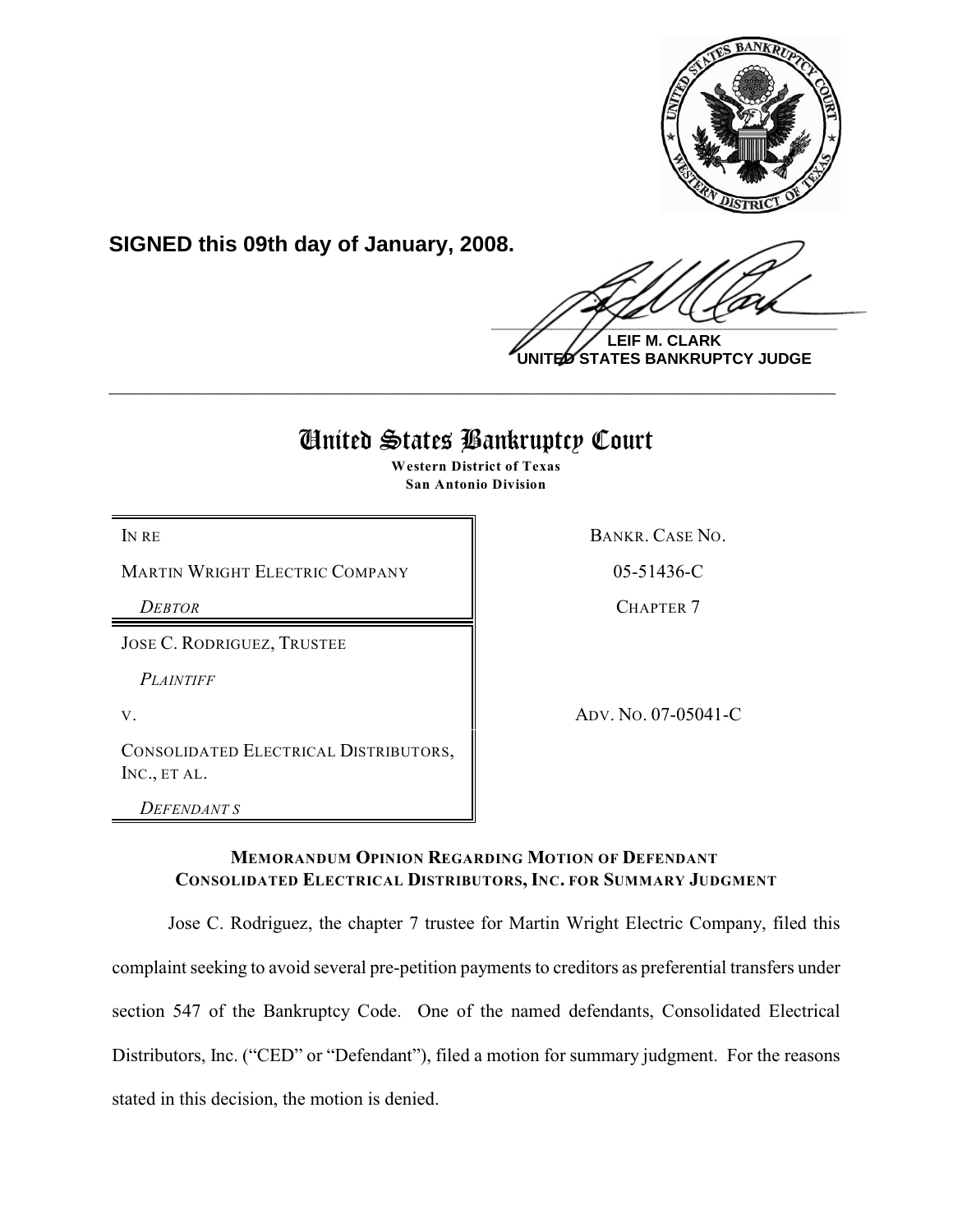## **BACKGROUND FACTS**<sup>1</sup>

 Since 1906, Martin Wright Electric Company (the "Debtor") has been in the contracting business, specializing in commercial electrical work. In the years leading up to the filing of this bankruptcy case on March 16, 2005, the Debtor, in its capacity as a contractor, hired CED to perform work as a subcontractor on a number of projects. Throughout the course of these projects, CED submitted a number of invoices to the Debtor for work it performed. In particular, in a period of time commencing no earlier than January 21, 2005 and continuing through the month of February 2005, the Debtor gave<sup>2</sup> checks to CED for a total of \$1,267,950.49, as payment on these invoices. The Trustee avers that these checks were honored within the ninety day period prior to the filing of the bankruptcy petition (the "Preference Period"), that the transfers were made on past-due amounts at a time when the Debtor was insolvent, and that the transfers enabled CED to receive more than it would have received in a chapter 7 liquidation had the transfers not been made. Thus, says the Trustee, all the transfers are voidable under section 547(b). *See Complaint* ¶¶ 6-7 (Doc. #1).

CED answered the complaint, denying that it received more through the pre-petition transfers than it would have received under a hypothetical chapter 7 liquidation, an essential element of the Trustee's *prima facie* case under section 547. *See* 11 U.S.C. § 547(b)(5), (g). CED also claims that it did not receive a transfer of the debtor's interest in property, another essential element of the Trustee's *prima facie* case. Says CED, the payments made to it were impressed with a trust under

 $1$  On a motion for summary judgment, the court does not make factual findings as such. This section simply lays out the general contentions of the parties for ease of reference.

<sup>&</sup>lt;sup>2</sup> The affidavits show that the first check, in the amount of \$828,707.13, was received by CED on January 21, 2005. It could not have been honored any earlier than the date of its receipt, and the date of honor is the date of the transfer, for purposes of section 547(b). *See* 11 U.S.C. § 547(e)(1)(A), (e)(2)(A); *Barnhill v. Johnson*, 506 U.S. 393, 400, 112 S.Ct. 1386, 1390, 118 L.Ed.2d 39 (1992).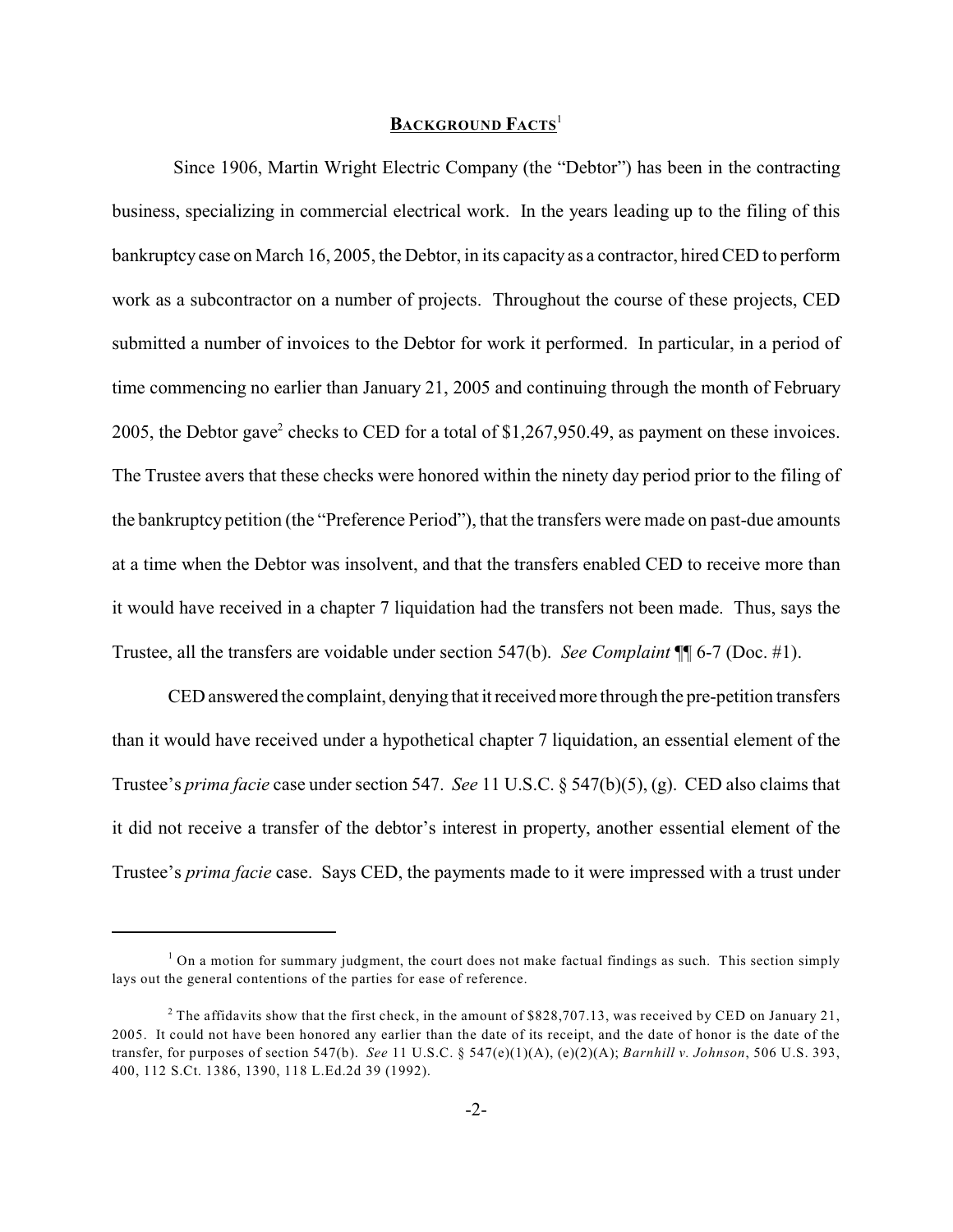the Texas Construction Trust Fund statute ("CTF"), and so were "earmarked" for CED, meaning that, under applicable case law, the funds used to pay CED were not "property of the Debtor." *See id.* § 547(b). CED also claims that the Trustee's action fails because the trustee cannot prove that CED received more than it would have received in liquidation had the transfer not been made (yet another essential elements in the Trustee's *prima facie* case). This assertion is based on its belief that the trustee would have had to have paid CED in any event once the case was filed, because any operating funds that came into the trustee's hands as offiling would have been impressed with a trust in favor of *inter alia* CED, again by virtue of the Texas Construction Trust Fund statute.

CED also asserts several affirmative defenses. Pertinent to the underlying Motion, CED claims that (1) CED's waiver or forbearance of statutory lien rights constituted new value in a contemporaneous exchange with the Debtor under section  $547(c)(1)$ ; (2) the transfers were part of the Debtor's ordinary course of business, triggering the exception under section  $547(c)(2)$ ; and (3) the transfers involve the fixing of a statutory lien that is not otherwise avoidable under section 545, and thus fall within another exception under section 547(c)(6). *See Answer* ¶¶ 9-21 (Docket #21). CED has the burden of proof at trial with respect to the section 547(c) defenses. *See* 11 U.S.C. §  $547(g)$ . It would also have, at the very least, the burden of going forward with evidence on its "earmarking" defense. *See Washburn v. Harvey,* 504 F.3d 505, 508 (5th Cir. 2007) (quoting *Celotex Corp. v. Catrett,* 477 U.S. 317, 323, 106 S.Ct. 2548, 91 L.Ed. 265 (1986)).

CED has filed this Motion for Summary Judgment, based on its Construction Trust Fund statute arguments, and based on its affirmative defenses. In support, CED offers two supporting affidavits, one executed by Andrew Micknicz, the Division Credit Manager for CED, and the other by Roy Wahne, offered as an expert witness with respect to customary business practices of general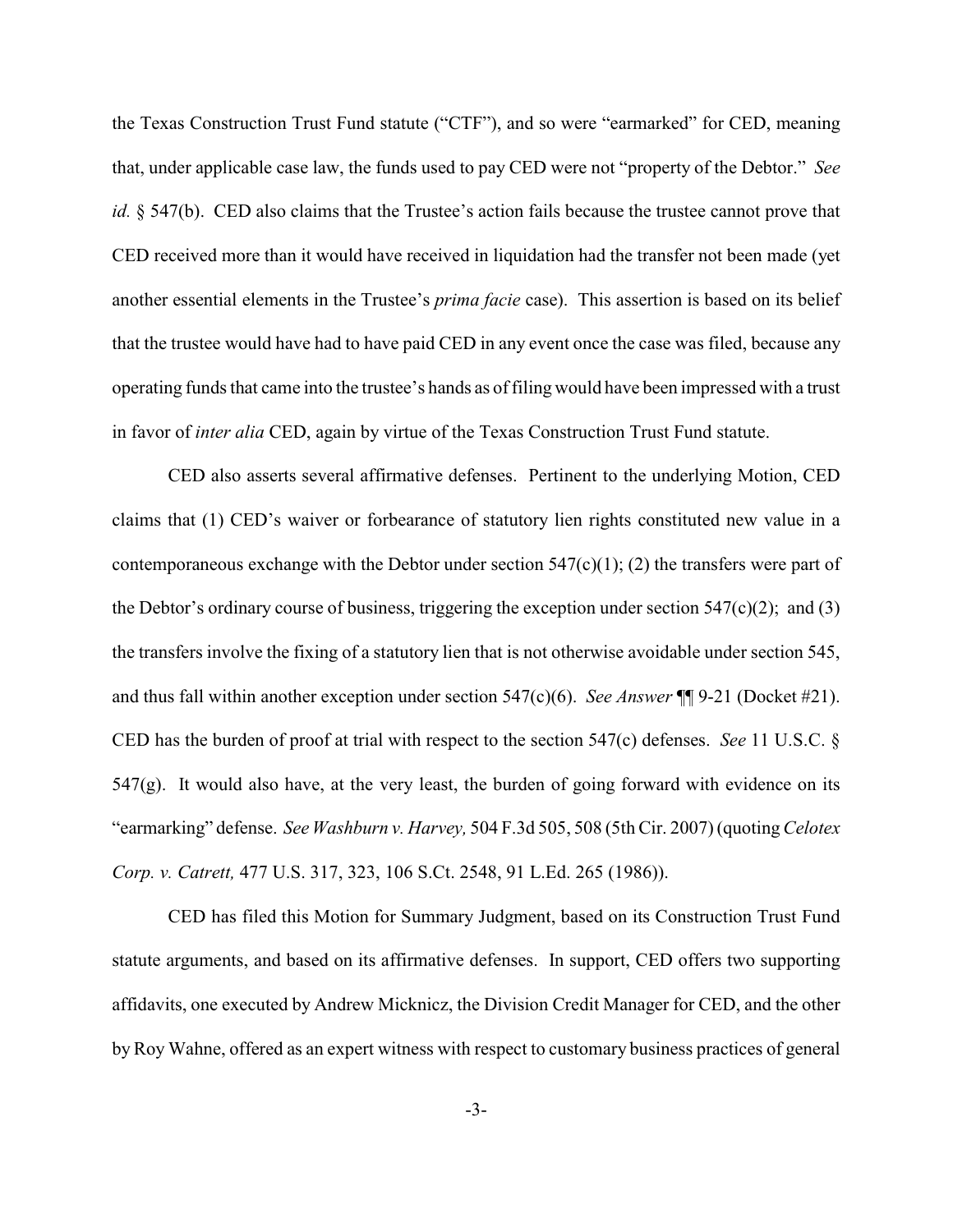contractors, subcontractors, and property owners. Each of these affidavits is briefly summarized here.

Roy Wahne (the proffered expert witness) testified that it is common industry practice for subcontractors to go months — often, up to 120 days — without payment from contractors, because contractors normally do not pay subcontractor invoices until the contractor is paid on a draw request to the property owner. Said Wahne, subcontractors routinely file lien notices, and then liens, with respect to outstanding unpaid invoices as soon as permitted under state law. They release these liens only when they receive payment. And, said Wahne, the liens are typically released almost immediately in what he describes as a "contemporaneous transaction." *See* Wahne Affidavit at  $\P$  7 (Docket # 58, Ex. C).

Andrew Micknicz, in his affidavit, said that CED followed the general business practice outlined by Wahne in his affidavit. He said that CED filed statutory mechanic's liens on the project property for each invoice on which the Debtor failed to make payments. When CED received a check from the debtor for \$828,707.13 on January 21, 2005, Micknicz himself executed a Waiver of Lien Rights "contemporaneously" — though the affidavit does not state on what date the Waiver was actually executed. CED received three more checks from the Debtor on February 28, 2007, totaling  $$432,598.22$ <sup>3</sup> Micknicz stated that he also executed Waivers for those payments "contemporaneously," though once again he fails to state the date of execution of the Waivers. 4

<sup>&</sup>lt;sup>3</sup> \$81,235.07 (check 9144), \$109,693.46 (check 9146), and \$232,669.69 (check 9145) are all dated February 23, 2005. Micknicz Affidavit at ¶ 12 (Doc. #58, Ex. A).

<sup>&</sup>lt;sup>4</sup> While CED asserts that these transactions were contemporaneous exchanges, the Trustee contests this contention, stating that whether the transactions are truly contemporaneous is a matter of fact. Because the affidavits do not disclose the date of execution of the Waivers, the Trustee is correct that a fact issue remains, even if the exchanges could otherwise potentially qualify as a matter of law. The latter law question is discussed later in this Opinion.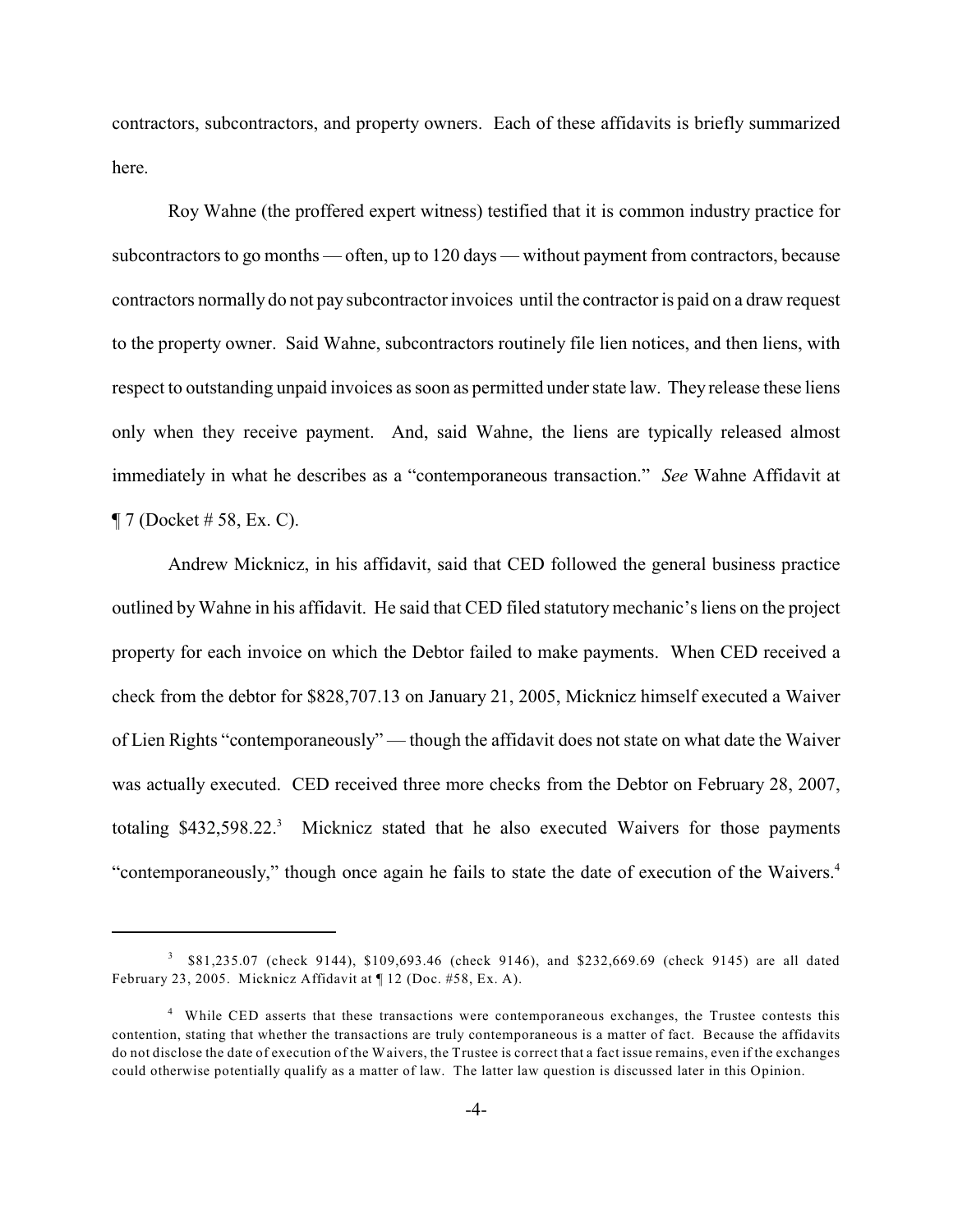After these Waivers were executed and delivered, one of these checks (for \$232,669.69) bounced. Micknicz does not say whether the debtor ever made good on this check.

The Trustee, in response, says, with respect to CED's CTF defenses<sup>5</sup> that the linchpin for their success is establishing the existence of a trust. The Trustee then points out that it is uncontroverted that the Debtor used a single operating account, and that all funds alleged to be impressed with a trust were commingled with other non-trust funds. Thus, says the Trustee, CED had the burden of tracing any trust funds alleged to be in this account. CED offered no summary judgment evidence on tracing, so its defenses premised on the application of the CTF must fail, maintains the Trustee. *See Rosenberg v. Collins,* 624 F.2d 659, 663 (5th Cir. 1980) (citing *Schuyler v. Littlefield,* 232 U.S. 707, 34 S.Ct. 466, 58 L.ed. 806 (1914)) ("To establish a trust relationship that excludes property from the bankruptcy estate, a claimant must: (1) prove the existence of the trust; and (2) trace the identity of his property."); *see also Lovett v. Homrich, Inc. (In re Philip Servs. Corp.),* 359 B.R. 616, 628 (Bankr. S.D. Tex. 2006).

The Trustee also disagrees as a matter of law with CED's alternative argument that CED received no more than it would have received in liquidation anyway. That defense is premised on the notion that CED was a "lien creditor." If CED had not been paid, it would not have released its liens, and so would have been a lien creditor as of the bankruptcy filing, and so would have been paid in full in any event. The Trustee counters that CED's mechanic's liens were never liens on the *Debtor's* property. They were liens on the project property, owned by third parties. Any recovery

 $5$  CED uses the Texas Construction Trust Fund statute in two ways. First, CED says that each transfer made consisted of "trust funds" which were not property of the debtor, so that an earmarking defense is made out. Second, CED says that, if the transfers had not been made, CED would have been paid at least as much anyway because the all the funds in the operating account of the debtor were impressed with a trust pursuant to the CTF.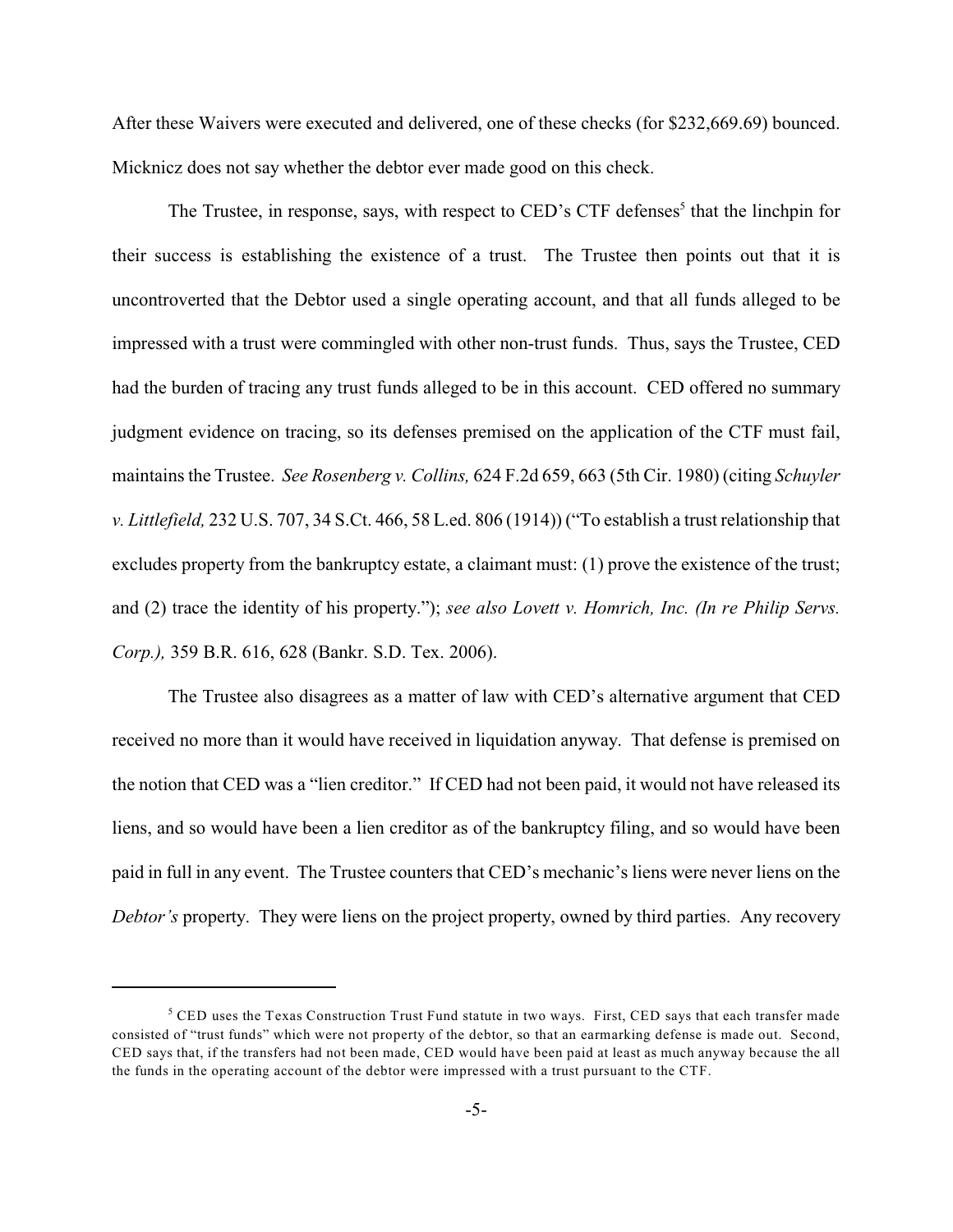that CED might make by enforcing those liens would occur as a result of its entitlements under nonbankruptcy law, and not by virtue of any distribution from the bankruptcy estate.

With regard to the contemporaneous exchange affirmative defense, the Trustee argues that the summary judgment evidence fails to establish contemporaneity – Micknicz asserts the releases were "contemporaneous," but fails to furnish the dates of lien releases. Legal conclusions are not evidence, says the Trustee. The Trustee also says that the lien waivers cannot count as "new value" for purpose of the (c)(1) defense, because the entity benefitted by the lien releases was the project owner, not the Debtor. The Trustee points out that the evidence fails to tie the lien releases to any "new value" received by the Debtor, within the meaning of subsection  $(c)(1)$ .

As for the ordinary course defense, the Trustee says that there are genuine issues of material fact with regard to CED's contention that payments made by the Debtor to CED were made in the ordinary course of the business or financial affairs of the Debtor and CED. The Trustee notes, for example, that payments on specific job invoices were *not* necessarily made out of funds from draw requests on that project, the linchpin of CED's ordinary course of business argument. In addition, while Wahne's affidavit offers some evidence of industry practice, Micknicz' affidavit merely makes the legal conclusion that its payments were received in the ordinary course of business.

Neither party addresses the section  $547(c)(6)$  defense, either in their moving papers or in their affidavits. It is sufficient to say that this defense is inapplicable to the facts of this case as it only addresses the situation in which the transfer sought to be avoided is one that involves the fixing of a statutory lien on the *debtor's* property. The only statutory liens at issue in this case appear to be the statutory mechanic's liens filed by CED. Those liens were fixed on the owner's property, not the Debtor's property. *See* 11 U.S.C. § 545.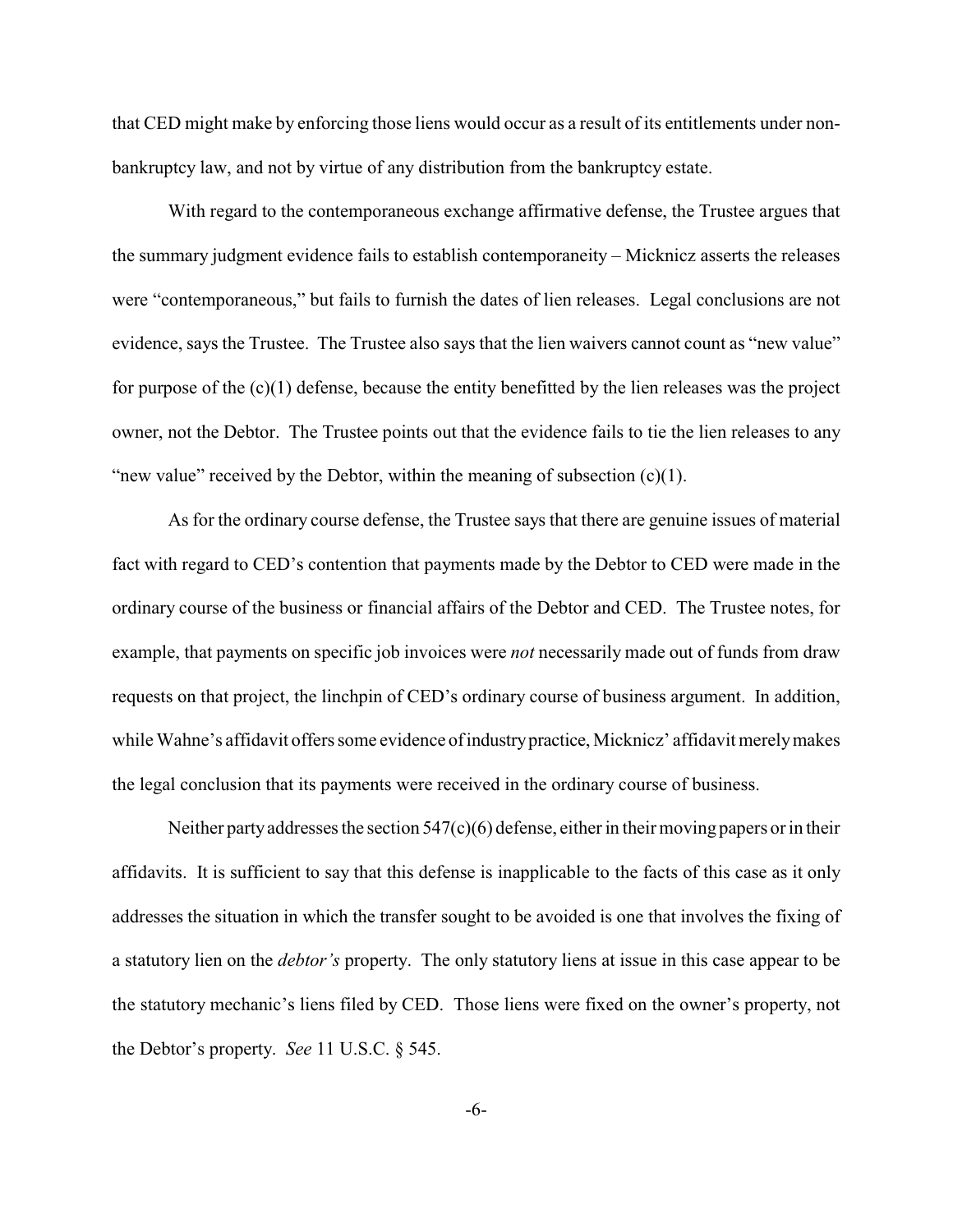#### **DISCUSSION**

## **Legal Standard**

In an ordinary preference action, the plaintiff trustee carries the burden of proving all seven elements set out in section  $547(b)$ . *See* 11 U.S.C. §  $547(g)$ . When the defendant moves for summary judgment, the defendant need only establish, with regard to the plaintiff's case in chief, that there is no genuine issue of material fact regarding at least one of those elements, and that as a matter of law, the facts demonstrate that the particular element is not met. *See Harbor Ins. Co. v. Trammel Crow Co., Inc.,* 854 F.2d 94, 98 (5th Cir. 1988); FED. R. CIV. P. 56(c); FED. R. BANKR. P. 7056. In response, the plaintiff must introduce summary judgment evidence demonstrating that there is at least a material issue of fact regarding that element that can properly be characterized as outcomedeterminative. *Hancey v. Energas Co.,* 925 F.2d 96, 97 (5th Cir. 1990). "Legal conclusions and general allegations do not satisfy this burden." *Id.* (citing *Fentenot v. Upjohn Co.,* 780 F.2d 1190, 1195-96 (5th Cir. 1986)). Alternatively, the plaintiff can demonstrate that the uncontroverted facts favor the plaintiff as a matter of law.

The analysis is slightly different with respect to a defendant's affirmative defenses, because in a trial on the merits, the defendant bears the burden of proof with regard to affirmative defenses, including those set out in section 547(c). *See* 11 U.S.C. § 547(g). When the defendant moves for summary judgment on its affirmative defenses, it must establish "beyond peradventure *all* of the essential elements of the . . . defense to warrant judgment in [its] favor." *Martin v. Alamo Comm.*

 $6\sigma$  The statute only lays out five subparts, but the language of the introductory clause contains two additional elements that must be met. The seven elements are that the debtor (1) made a transfer (2) of the debtor's interest in property (3) to or for the benefit of a creditor (4) as payment on an antecedent debt (5) while the debtor was insolvent (6) within the 90 days of filing (or one year, in the case of insider preferences), and (7) which allowed the creditor to receive more than it would have in an ordinary chapter 7 liquidation had the transfer not been made.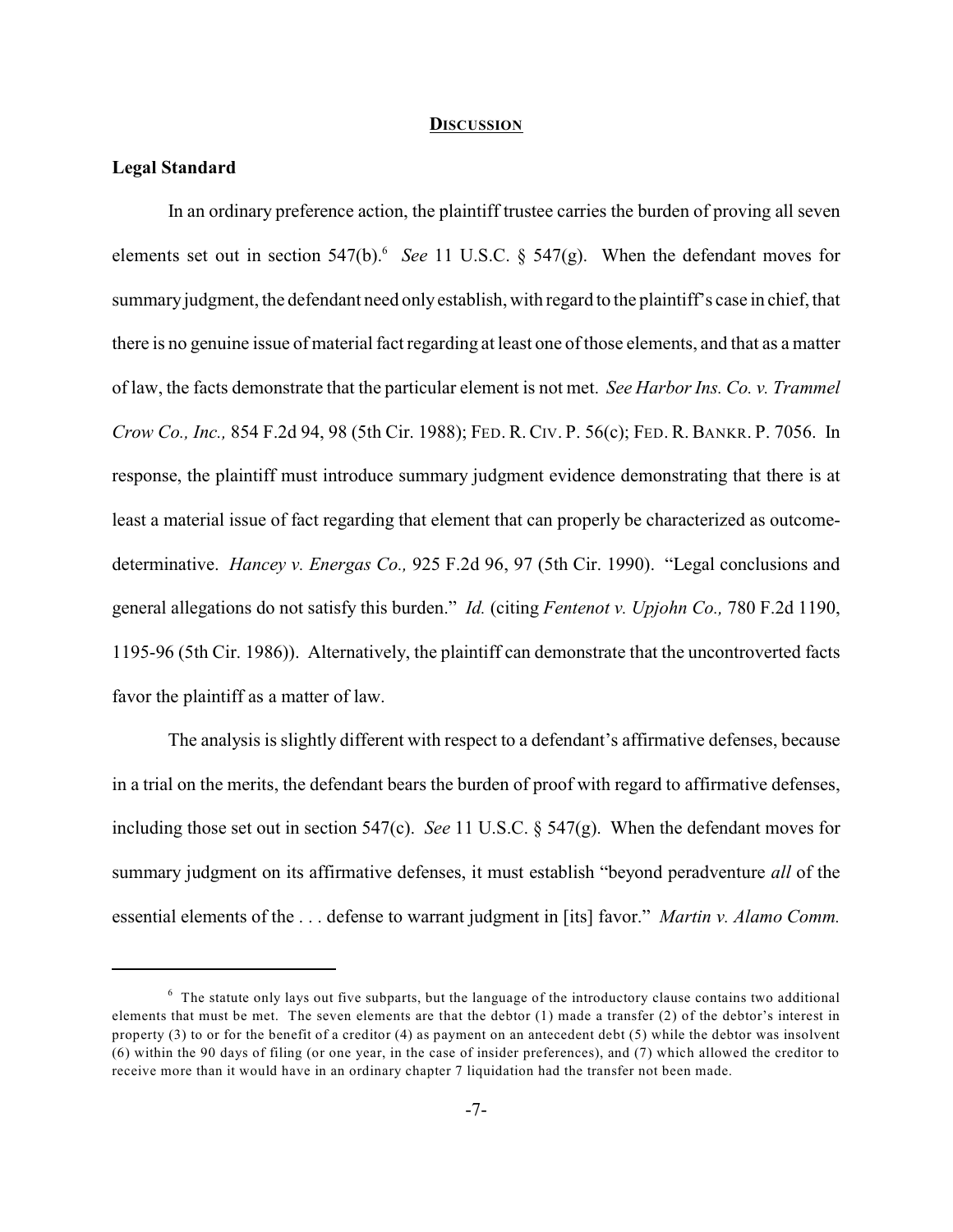*College Dist.*, 353 F.3d 409, 412 (5th Cir. 2003) (internal quotations omitted). The plaintiff trustee, in response to the motion with regard to an affirmative defense, need only raise a material issue of fact as to any one element of the defendant's affirmative defense, in which case summary judgment would be denied. Alternatively, the plaintiff might demonstrate that the defendant's application of the law to the uncontroverted facts is wrong as a matter of law.

In evaluating the propriety of a summary judgment motion, the court must draw all reasonable inferences in favor of the non-movant (in this case, the plaintiff Trustee). *See id.*

#### **1. Were Payments Made to CED "Property of the Debtor" at the Time of Transfer?**

CED first defense is that the payments it received during the Preference Period were not property of the Debtor when they were made. *See* 11 U.S.C. § 547(b). CED relies on the earmarking doctrine, and on its reading of the Texas CTF. *See* TEX. PROP. CODE §§ 162.001 et Seq. (Vernon 2007).

#### A. *Burden of Proof*

At the outset, we need to address the question of burdens of proof with regard to these two defenses. The preference statute imposes on the plaintiff the burden of proving that the transfers were of "an interest of the debtor in property." *See* 11 U.S.C. § 547(b, g). But does that also mean that the Trustee has the burden of anticipating and affirmatively negating the defenses raised by CED? The short answer is "no."

The defense that the payments in question were impressed with a trust under Texas' Construction Trust Fund statute relies for its efficacy on the Defendant establishing the requisite elements that such a trust arose, that the trust remained in existence throughout the period of time in which these payments were made, and that the trust is a "true trust," rather than just a species of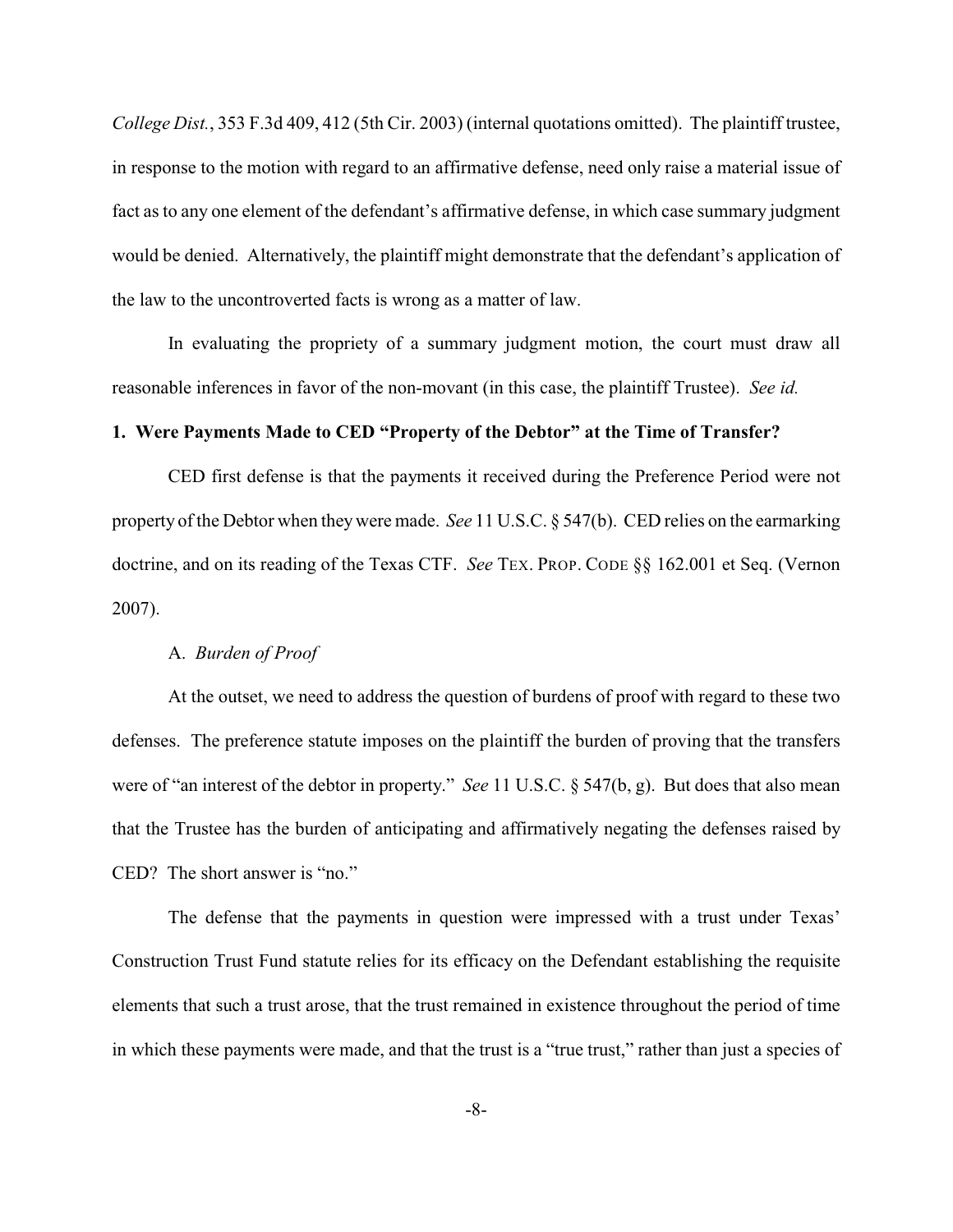remedy. *See Rosenberg,* 624 F.2d at 663 (citing *Schuyler,* 232 U.S. at 707, 34 S.Ct. at 466); *see also In re Philip Servs. Corp.,* 359 B.R. at 628-29. The Trustee does not have to *disprove* these elements; the defendant has to *establish* them. *See Martin,* 353 F.3d at 412. CED may be aided by a couple of presumptions built into the state statute, but even so, the existence of a presumption does not erase the burden of proof on the party in whose favor the presumption arises — it merely eases that burden. *See Sandoz v. Fred Wilson Drilling Co. (In the Matter of Emerald Oil Co.),* 695 F.2d 833, 838 (5th Cir. 1983) (quoting Fed. R. Evid. 301) (noting that the presumption of the debtor's insolvency within 90 days of filing does not shift the burden of proof or non-persuasion in a preference avoidance action but merely requires the opposing party to come forward with summary judgment evidence to rebut or meet the presumption); *see also Gasmark Ltd. Liquidating Trust v. Louis Dreyfus Nat. Gas Corp.,* 158 F.3d 312, 315 (5th Cir. 1998) (stating that, when a movant for summary judgment relies on a statutory presumption for part of its *prima facie* case, the non-movant must, at the very least, "raise a genuine issue of material fact concerning whether it rebutted the presumption").

The earmarking defense is somewhat trickier. The doctrine is judicially created, and so also are the assignments of burden of proof and burden of going forward with the evidence. The courts are not in agreement as to which party must bear these burdens. *Compare Coral Petroleum, Inc. v. Banque Paribas-London,* 797 F.2d 1351, 1356 (5th Cir. 1986) (focusing on whether the property transferred was in the debtor's dominion and control — a mere defense to an essential element of the plaintiff's *prima facie* case) with *McCuskey v. Nat'l Bank of Waterloo (In re Bohlen Enter., Ltd.),* 859 F2.d 561, 565-66 (8th Cir. 1988) (finding the doctrine to be in the nature of an affirmative defense with essential elements to be proven by the defendant as a matter of law, akin to a surety,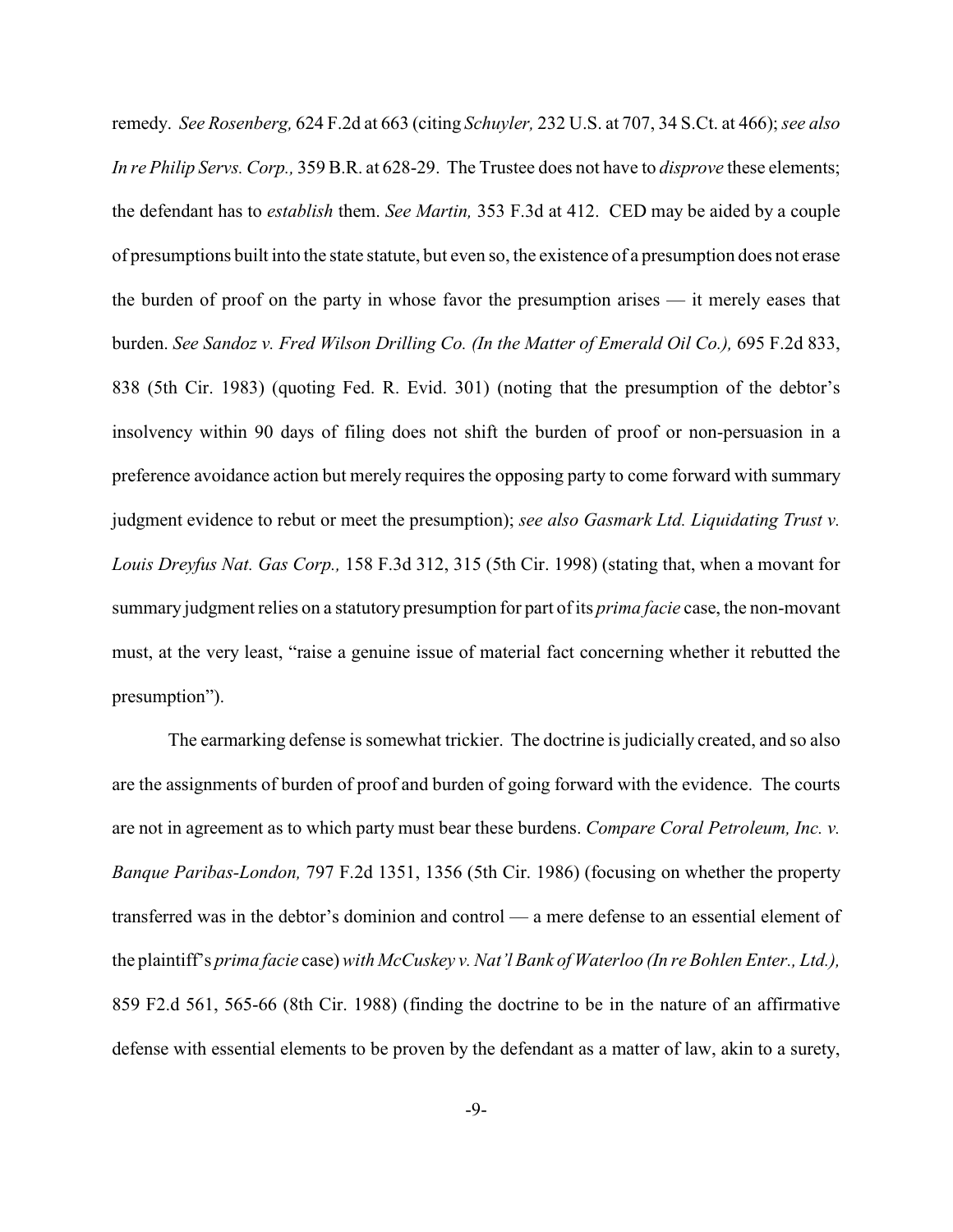novation, or guarantee).<sup>7</sup> Because the nature of the defense is that the funds in question never truly *were* the debtor's property— that is, the debtor allegedly never obtained dominion and control over the funds — the earmarking defense as applied in the Fifth Circuit is, in essence, a defense as opposed to an affirmative defense. Thus, the Defendant would have the burden at trial of coming forward with evidence sufficient to raise the defense, though the Trustee would still have the ultimate burden of proving whether what was transferred was the debtor's property. At summary judgment, then, CED had the burden of placing into the record evidence sufficient to make out a *prima facie* case that the Debtor lacked dominion and control over the funds in question and was a "mere conduit" with respect to their disposition. *Washburn,* 504 F.3d at 508 (quoting *Celotex Corp.,* 477 U.S. at 323). With this as prelude, we turn to the defenses themselves, starting with the earmarking defense unaided by the CTF.

## B. *The Earmarking Defense*

The "earmarking" defense, as espoused in this circuit, applies if the facts demonstrate that the debtor did not hold "legal title" to the funds transferred to a preference defendant at the time of the transfer. To determine whether the debtor in fact holds such title, the Fifth Circuit requires the defendant to show that the debtor never gained "general control over the funds whereby it could

 $\frac{7}{7}$  This issue is compounded because there are two distinct theories of earmarking. The nature of those two theories is such that, with regard to one (the common agreement theory), the defense is more like an affirmative defense ("yes, but"), while with regard to the other (the dominion and control theory), the defense is more like a simple defense ("no, it's not"). *See generally Official Comm. of Unsecured Creditors v. Columbia Forest Prods., Inc. (In re Hardwood P-G, Inc.),* 2007 WL 1728653 at \*4, Bankr. Case No. 06-50057-lmc, Adv. No. 06-5278-lmc (Bankr. W.D. Tex. June 12, 2007). "While the Eighth Circuit's Bankruptcy Appellate Panel focuses on agreement, diminution of the debtor's property, and substitution of creditors, the Fifth Circuit focuses more closely on whether the property in question was ever in the control of the debtor, making that the touchstone of whether the debtor's property has been diminished." *Id.*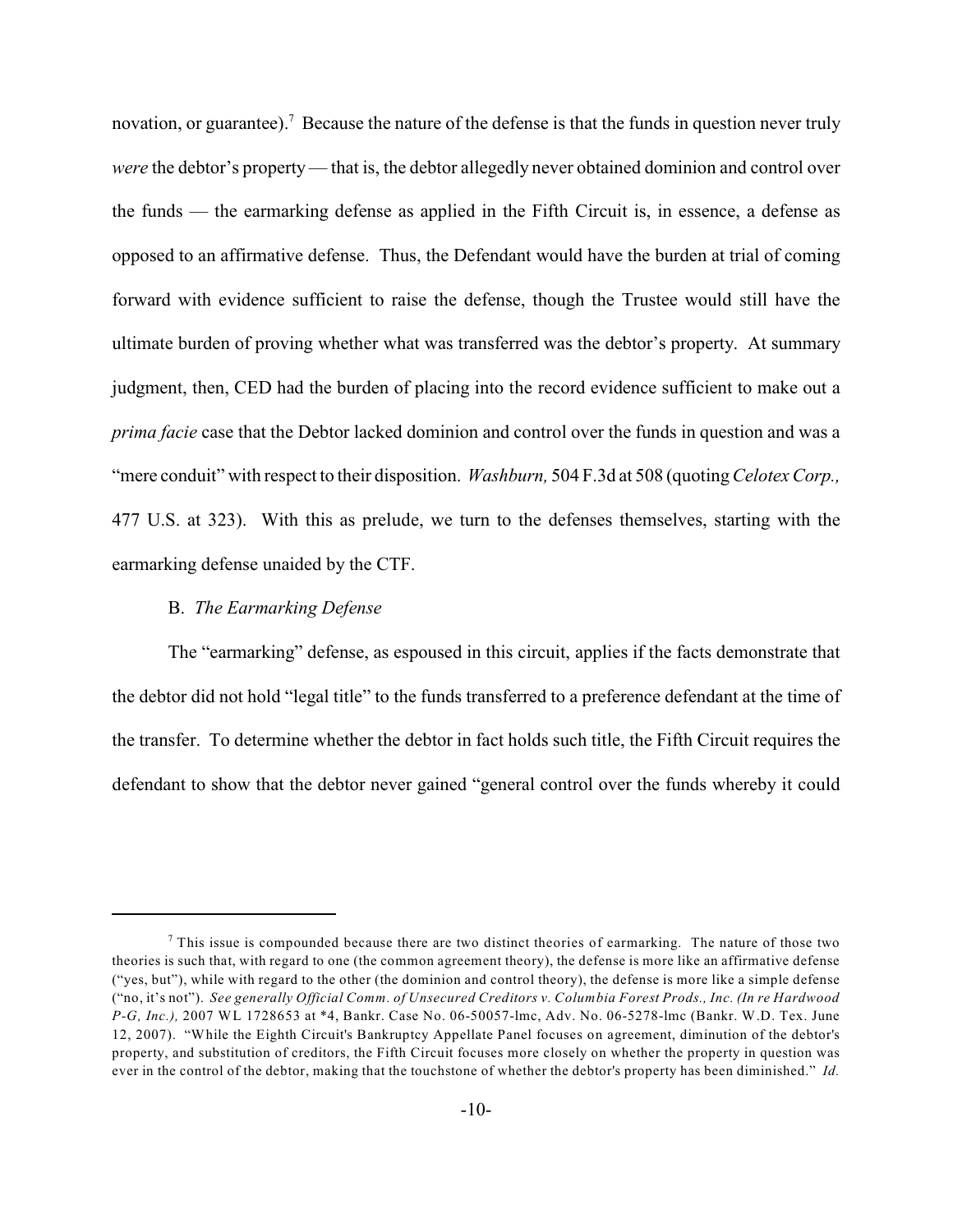independently designate to whom the money would go."<sup>8</sup> See In re Philip Servs. Corp., 359 B.R. at 629 (citing *Coral Petroleum, Inc.,* 797 F.2d at 1362 n.12).

The base facts of this case do not raise the earmarking defense. Both parties agree that subcontractor invoices may go unpaid for some time, until the contractor itself is paid by the owner on a draw request. It is true that, in the draw request, the contractor often *justifies* the draw request with evidence of work done to date, and may even include copies of subcontractor invoices. The owner may well *intend* for the draw payment to be applied toward the satisfaction of outstanding subcontractor invoices, lest subcontractors place liens (or refuse to release liens) on the owner's property. *See* TEX. CONST. art. XVI § 37; TEX. PROP. CODE §§ 53.001 et Seq. (Vernon 2007). Neither of these observations much matter when it comes to testing whether earmarking applies, however. Under the doctrine as applied in the Fifth Circuit, what counts is that the Debtor had unfettered control over its operating account. All monies received from all jobs were deposited into a single operating account, and the Debtor made disbursements of all types, with regard to all its jobs, out of that single account. Far from lacking sufficient dominion and control, the Debtor in this case appears to have had *exclusive* dominion and control over its operating account.

A stronger case for earmarking might have been made had the facts shown that the owner only issued "joint checks" on its jobs, for example, or that the owner withheld payment on draws

 $\delta$  This defense in this circuit also goes under the "mere conduit" defense, on the theory that the defense applies when the debtor is just passing along funds from one party to another party who happens to be a creditor of the debtor. Because a picture is worth a thousand words, think of the sports fan in the middle of a row at a baseball stadium, ordering a beer from the hawker in the aisle. All of the folks in between, who hand down the beer, and hand back up the money are "mere conduits" — though money is placed in their hands (and they could, one supposes, simply put the money in their pocket), everyone understands that its not really their money and they are just passing it along to the person who is supposed to receive it from the sender. And if the sender is paying for your beer, and passes the money down the row, and you happen to be one of the folks between the sender and the hawker, you are the perfect example of the "mere conduit" — someone else decided to pay for your beer and handed you the money to hand on to the beer hawker. In the context of a preference action, the money paid to the hawker was never your property even though you held it and then transferred it (through others on your row) to the beer hawker.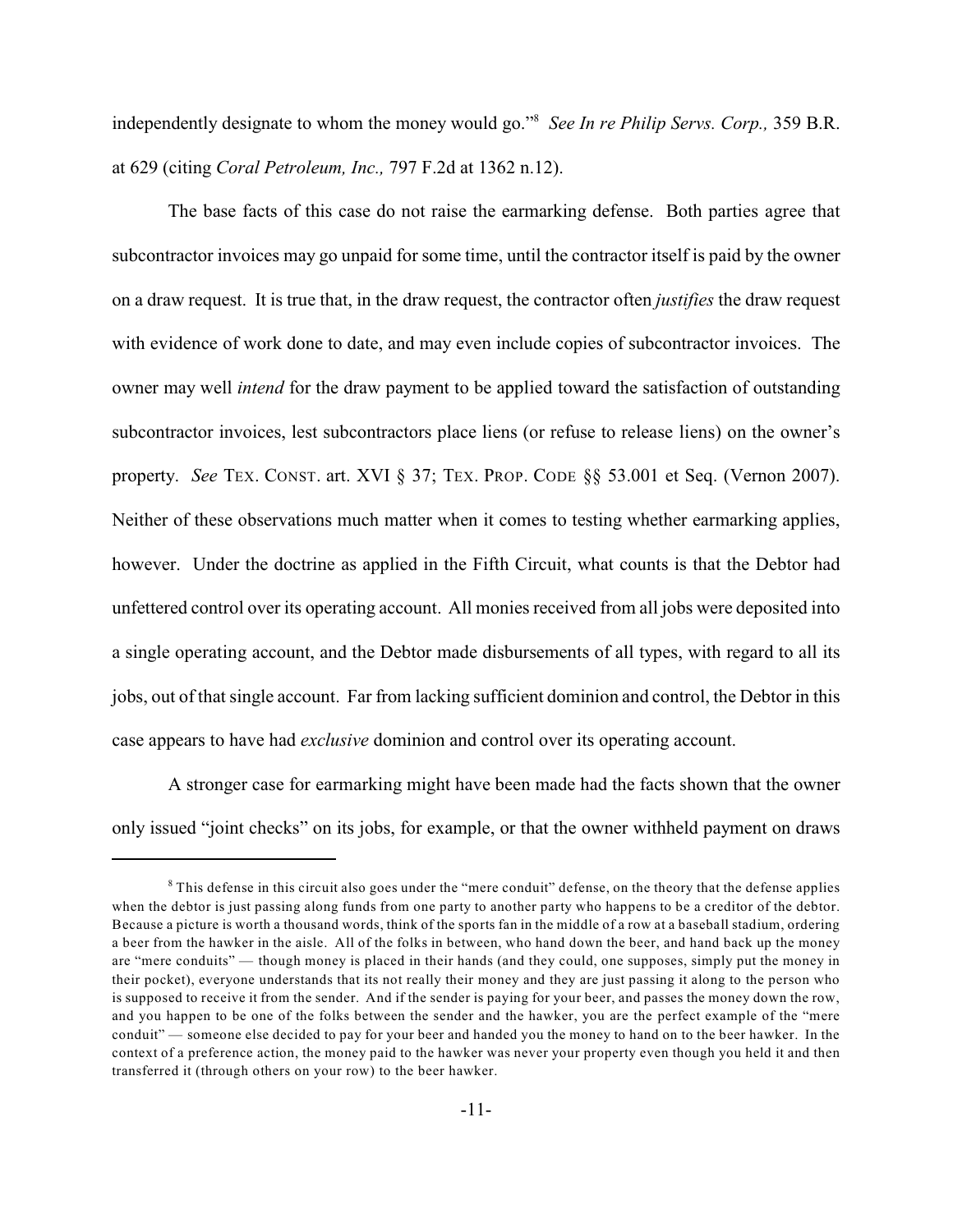until subcontractors were paid. *See In re Philip Services Corp.*, 359 B.R. at 629. But these are not the facts of this case. Here, the Debtor apparently enjoyed unfettered discretion over whom it paid and whom it did not pay. Under the Fifth Circuit's version of the "earmarking doctrine," *see In re Coral Petroleum, Inc.,* 797 F.3d at 1362, the defense is not raised on these base facts.

CED has a second theory for why the transfers involved here were not "property of the debtor," one that rests on the Texas Construction Trust Fund statute. It is to that issue that we next turn.

## C. *The Texas Construction Trust Fund Statute and the Problem of Tracing*

CED maintains that payments made to it by the Debtor came from funds already impressed with a trust imposed under the CTF. *See* TEX. PROP.CODE §§ 162.001 et Seq. (Vernon 2007). CED argues that trust funds, by definition, cannot be "property of the debtor," and payments made from such funds could not be preferential.

There is no factual dispute that CED was paid with checks drawn on the Debtor's operating account. There is also no factual dispute that the Debtor had only one account into which all of its receipts from all sources were deposited and from which all payments to all creditors, vendors, employees, bank lenders, and subcontractors were made. There were no other accounts into which deposits were made or out of which payments were made to subcontractors. In short, the evidence is uncontroverted that the account said to have been impressed with a trust under the CTF contained monies from multiple sources, resulting in considerable commingling. The evidence is similarly uncontroverted that payments to all sorts of creditors and other parties in addition to CED were made out of this account. For CED's argument to prevail, CED must prove first that, as a matter of law, its trust fund theory has legs in the preference context and must prove second that, as a matter of fact,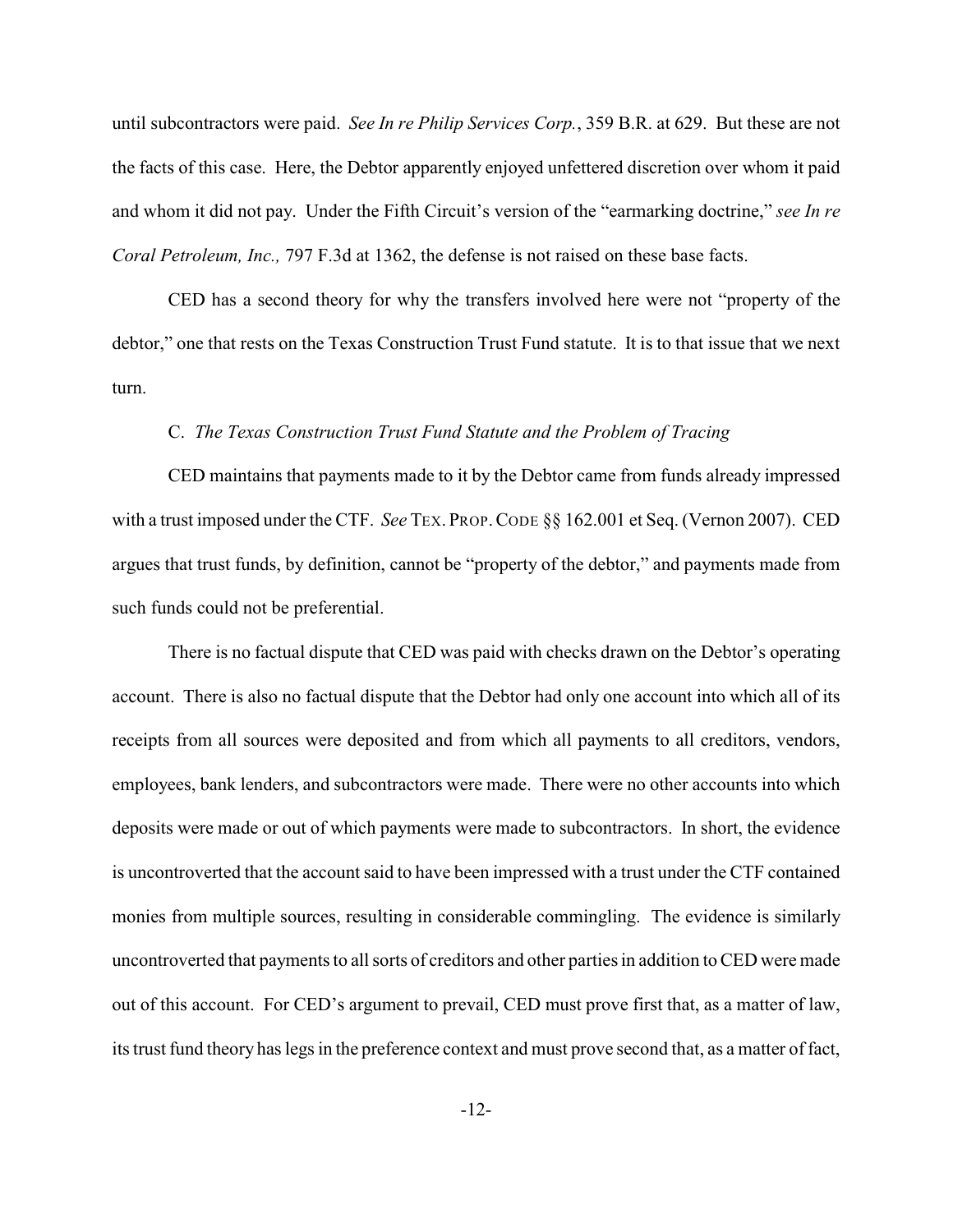such a trust was impressed on the very funds that were transferred to CED by the Debtor at the time of each of the transfers. We look first at the law question.

When the CTF says that construction payments received by a contractor are "trust funds," does that mean that the statute creates a "true trust" or an "express trust?" If the answer is yes, could it be said that transfers of those funds made to a trust beneficiary — *e.g.,* CED — would not count as transfers of "property of the debtor?" *See* 11 U.S.C. § 547(b); TEX. PROP. CODE §§ 162.001- 162.003 (Vernon 2007).

At first glance, the "trust" alleged to be imposed by the CTF looks less like a "true trust" and more like a remedy. *See Southmark Corp. v. Grosz (In the Matter of Southmark Corp.)*, 49 F.3d 1111, 1117-18 (5th Cir. 1995) (distinguishing true trusts from remedies invoked in a debtor-creditor relationship); *see also In re Monnig's Dept. Stores, Inc. v. Azad Oriental Rugs, Inc. (In the Matter of Monnig's Dept. Stores, Inc.)*, 929 F.2d 197, 202-03 (5th Cir. 1991) (observing that trusts cannot be imposed upon ordinary debtor-creditor relationship without a showing of extraordinary wrongdoing) (citations omitted). The trust only attaches to funds once they are already received from the project owner and deposited into the contractor's operating accounts, making the trust look more like an *ex post* remedy in the event that subcontractors are not paid after contractors are paid on draw requests. What is more, the statutory trust applies only to funds that are deposited into the contractor's operating accounts, over which the contractor presumably has general custody and control, and the discretion to spend money as it sees fit. *See Matter of Southmark Corp.*, 49 F.3d at 1116-17 (holding that a cash management account managed by debtor parent entity from which payment was made to a creditor was "property of the debtor," even though the check issued stated that it was payment from a subsidiary);*see also Coral Petroleum, Inc.,* 797 F.2d at 1358 (stating that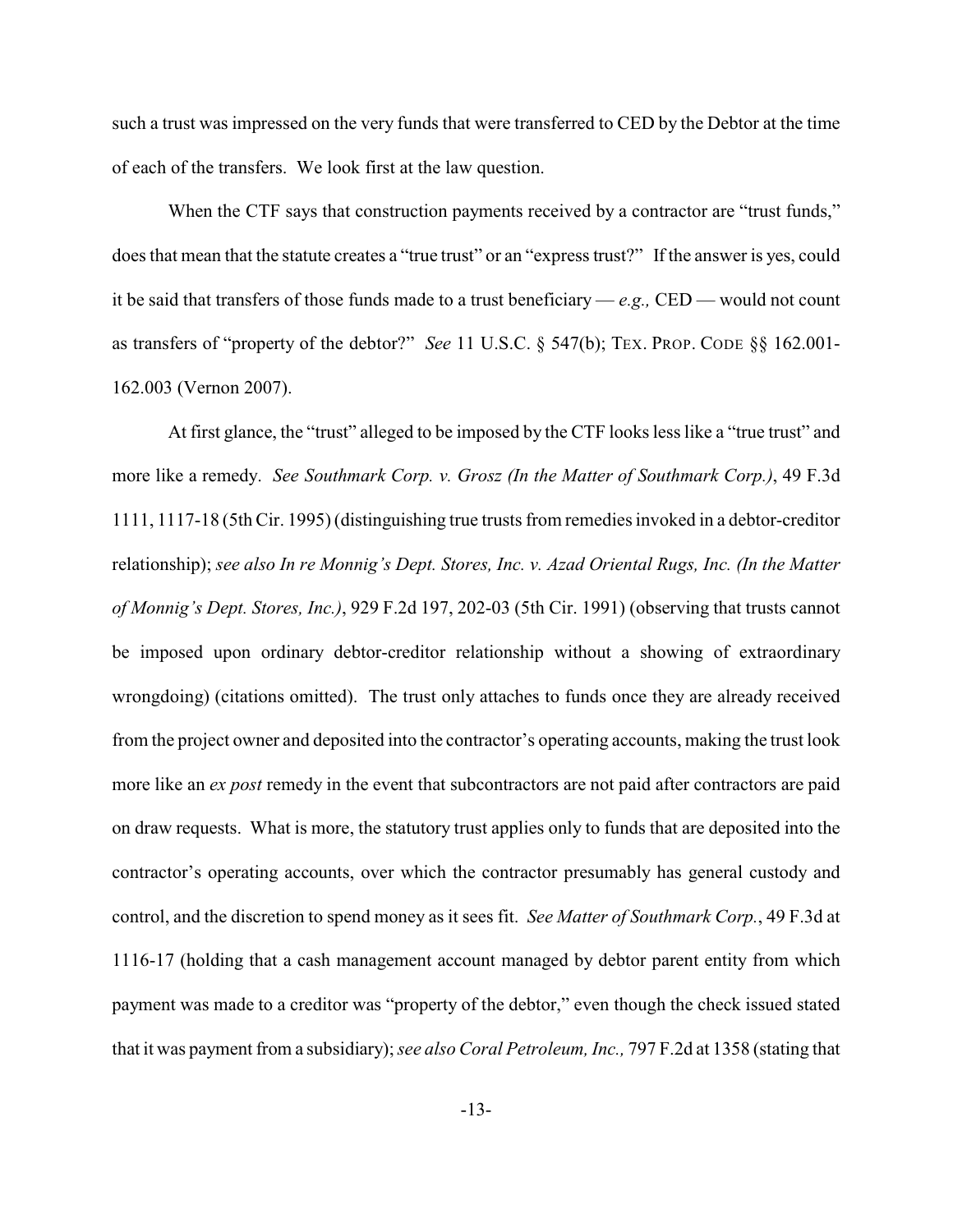the test for whether earmarking applies is whether the debtor was a mere conduit as opposed to being "in control" of the property transferred). Furthermore, the CTF lacks some of the characteristics one would expect to find in a true trust. *See Boyle v. Abilene Lumber, Inc. (In the Matter of Boyle),* 819 F.2d 583, 586 ( $5<sup>th</sup>$  Cir. 1987). For example, the statute is explicit that the same funds alleged to be impressed with a trust in favor of subcontractors can *also* be subject to a prior perfected security interest in favor of a lender of the Debtor, unaffected by the alleged trust. *See* TEX. PROP. CODE § 162.004(a). The statute also does not expressly require the contractor to segregate the funds into an identifiable *res*, as one would expect of a true trust. *See Tex. Lottery Comm'n v. Tran (In the Matter of Tran),* 151 F.3d 339, 342-43 (5th Cir. 1998). Finally, the CTF explicitly exempts "trust funds" from the application of the Texas Trust Act — further question whether the statute creates a "true trusts" at all. TEX. PROP. CODE § 162.004(b).

Despite these legal obstacles, CED's legal position has the best possible support  $-$  a decision of the Supreme Court of the United States. In *Begier*, the Court ruled that, for purposes of section 547(b), "property of the debtor" should be read to be the *pre-petition analog* to "property of the estate." *See Begier v. Internal Revenue Servs.,* 496 U.S. 53, 58-59, 110 S.Ct. 2258, 2263, 110 L.Ed. 46 (1990). Said the Court:

> Because the purposes of the avoidance provision is to preserve the property includable within the bankruptcy estate — the property available for distribution to creditors — *"property of the debtor" subject to the preferential transfer provision is best understood as that property that would have been part of the estate had it not been transferred before the commencement of the bankruptcy proceeding*. For guidance, then, we must turn to  $\S$  541, which delineates the scope of "property of the estate" and serves as the post-petition analog to § 547(b)'s "property of the debtor."

*Id.* at 58-59 (further noting in a footnote that "Section 547(b) thus now mirrors § 541's definition of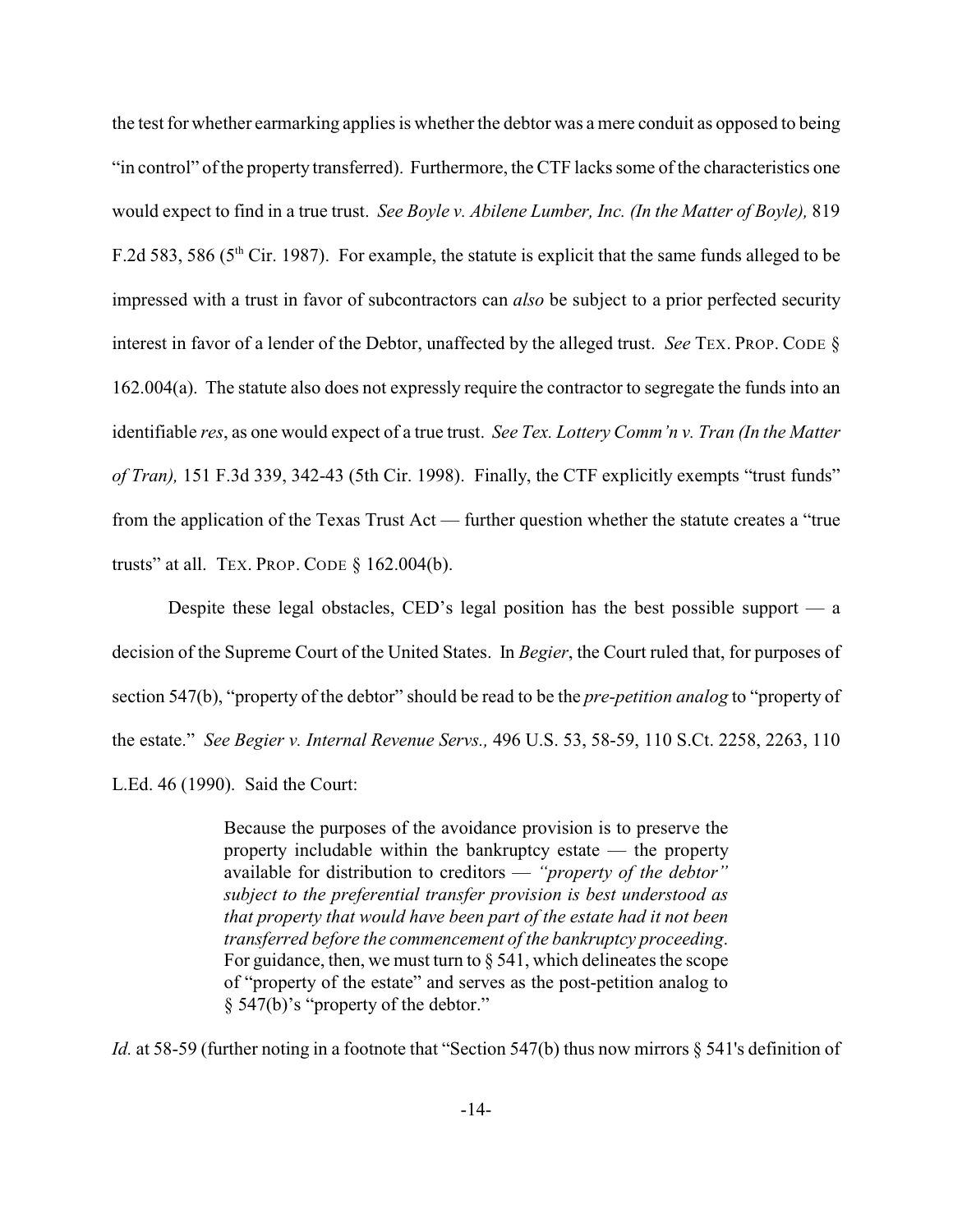'property of the estate' as certain 'interests ofthe debtor in property'"). The *Begier* Court then noted that, if funds are held "in trust," then a transfer of those funds cannot be a voidable preference because no interest of the debtor in property has been transferred. *See id.* at 66-67 (applying the principle to payment of "trust fund" taxes).

The Fifth Circuit has applied *Begier* in context of post-petition funds, holding that the trust created by virtue of section 111.016 of the Texas Tax Code is one that is enforceable by the beneficiary of the trust against the estate. *Matter of Al Copeland Enters., Inc.,* 991 F.3d at 235; *see also Matter of Southmark Corp.*, 49 F.3d at 1118; *see also* 11 U.S.C. § 541(d). In *Al Copeland Enterprises*, the Fifth Circuit ruled that the property in question had to be turned over to the taxing authority and could not be administered for the benefit of the estate's creditors because it was deemed effectively not "property of the estate," based on the Supreme Court's ruling in *Begier*.

The Fifth Circuit has not yet had occasion to apply *Begier* in the preference context, but there is no reason to think that it would not follow its holding, given how the court ruled in *Al Copeland Enterprises*. The "trust" argument is legally distinct from the earmarking doctrine (though of course both reach the same end — the property in question is not "property of the debtor"),  $\frac{9}{9}$  so it is of little moment that the *Southmark* "actual control" test for earmarking has little relevance in the statutory trust context. It is probably best to conclude, then, that the Fifth Circuit would, following *Begier*, find that property subject to the statutory trust imposed by the CTF is not "property of the debtor" for purposes of a preference suit.

 $9$  The legal basis for reaching the ultimate conclusion in the earmarking context is premised on the notion that, if the debtor does not exercise actual dominion and control over the asset, then it cannot be fairly said to be the debtor's property. The legal basis for the ultimate conclusion in the statutory trust context is premised on the notion that, if the debtor is deprived of the legal right to dispose of the property as it wishes, then the asset cannot be fairly said to be the debtor's property.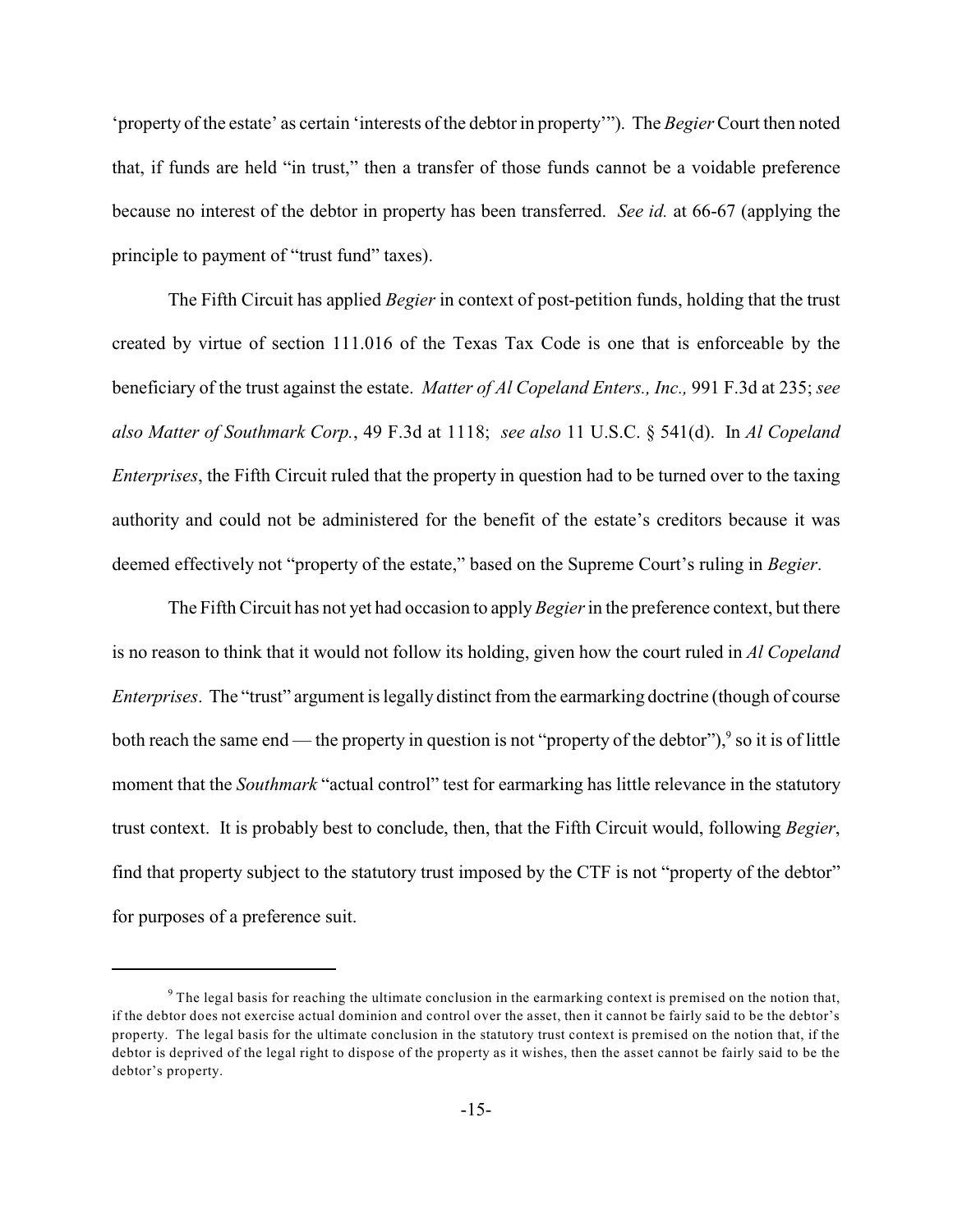But even if CED is right about its CTF statutory trust argument as a matter of law, it has a problem as a matter of fact. At trial, CED will have the burden of proving that the funds transferred were impressed with a trust at the time of the transfer. The CTF statutory trust arises when funds are *received.* The uncontroverted evidence in this case, however, is that *all* payments on *all* jobs were deposited into a *single* account, resulting in a commingling. What is more, the uncontroverted evidence is that *all* disbursements on all jobs (as well as payments for non-job related items) came out of this self-same account. When this sort of commingling occurs, the beneficiary of a claimed trust must be able to trace the claimed trust funds in the commingled account for the entire relevant period, using an accepted method of tracing. *See In re Al Copeland Enters., Inc.,* 133 B.R. 837, 840 (Bankr. W.D. Tex. 1991) (opinion of the bankruptcy court) *aff'd by Matter of Al Copeland Enters., Inc.,* 991 F.2d 233 (5th Cir. 1993); *see also In re Philip Servs. Corp.,* 359 B.R. at 628. If the party alleging the trust's existence cannot successfully trace the trust funds, it will be presumed that all funds disbursed were non-trust funds — *i.e.*, property of the debtor. *See Cunningham v. T&R Demolition, Inc. (In re ML & Assoc., Inc.),* 301 B.R. 195, 200 (Bankr. N.D. Tex. 2003) (holding that *Southmark* raises the presumption that funds alleged to be held in trust are "property of the debtor," and the presumption may be rebutted only by the beneficiary's successfully tracing the funds).<sup>10</sup> What is more, the tracing must be accomplished with respect to each transfer, because there were multiple deposits and withdrawals into and out of this account.

<sup>&</sup>lt;sup>10</sup> The Fifth Circuit is not alone in requiring tracing of funds alleged to be impressed with a trust. *See, e.g., First Federal of Mich. v. Barrow,* 878 F.2d 912, 915 (6th Cir. 1989) (citing 4 L. King *Collier on Bankruptcy,* ¶ 541.13, at 541- 78-541-79 (15th ed. 1988)) (addressing the concept in the context of what property becomes property of the estate as of the commencement of a case); *City of Farrell v. Sharon Steel Corp.,* 41 F.3d 92, 95-96 (3d Cir. 1994); *Sender v. Nancy Elizabeth R. Heggland Family Trust (In re Hedged-Investments Associates, Inc.),* 48 F.3d 470, 474 (10th Cir. 1995); *Bergquist v. Anderson-Greenwood Aviation Corp. (In re Bellanca Aircraft Corp.),* 850 F.2d 1275, 1279 (8th Cir. 1988).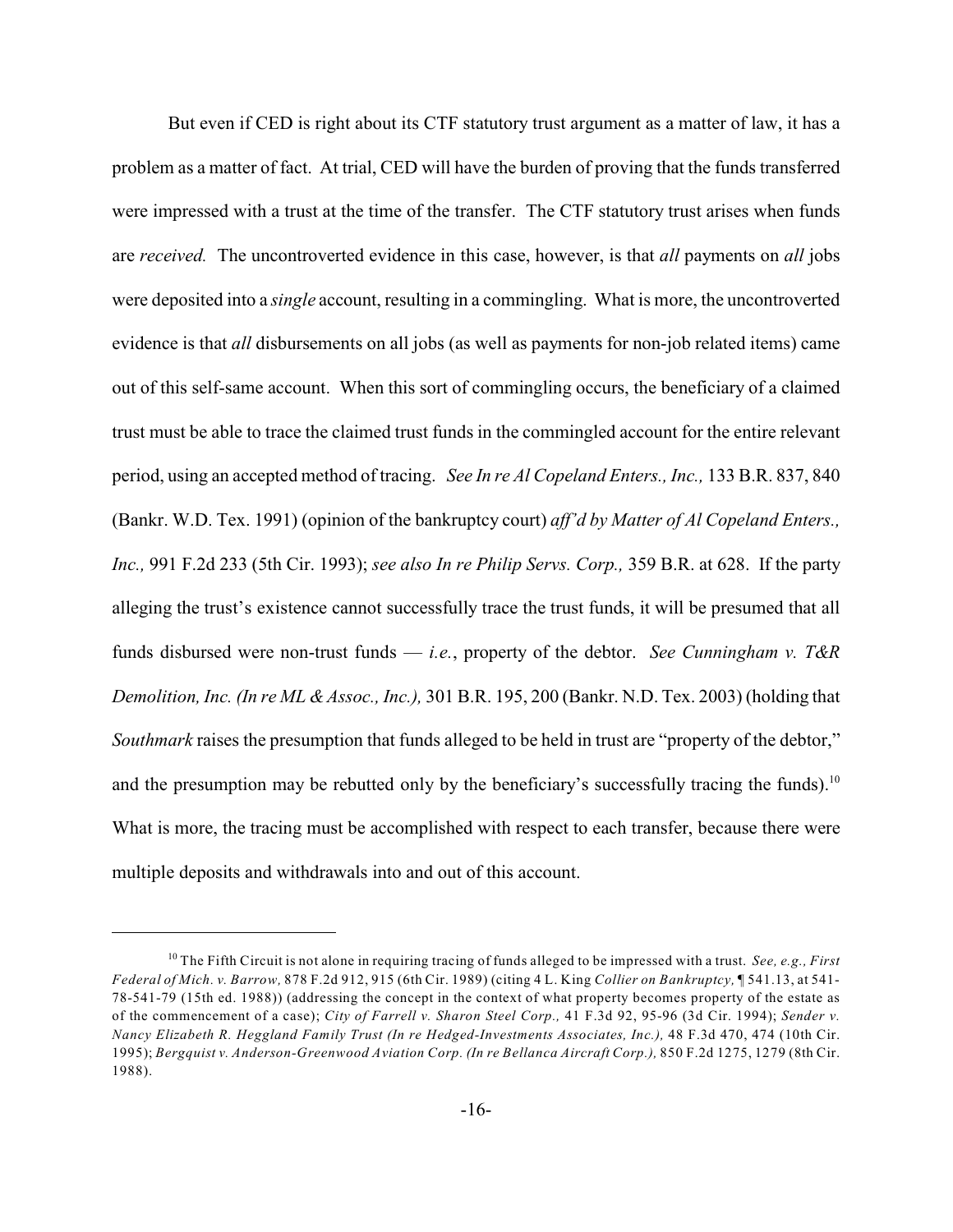When tracing trust funds in a commingled account, the accepted method employed by most courts is the "lowest intermediate balance."<sup>11</sup> See, e.g., In re Al Copeland Enters., Inc., 133 B.R. at 839; *In re ML & Assoc.,* 301 B.R. at 200; *see also supra* note 10 (listing cases). Under this methodology, the party alleging the existence of the trust must prove that:

> [A]t all [relevant] times the Debtor had sufficient funds on hand to fully pay the trust fund claims. This latter requirement is imposed because if the balance of cash on hand on any interim day was less than the amount of the trust fund claims, then the trust fund claims are limited to that "lowest intermediate balance."

*In re Al Copeland Enter., Inc.,* 133 B.R. at 839. As the Fifth Circuit has already used the test in the analogous *Copeland* context, the fair assumption is that the same test should be used here.

The summary judgment evidence offered byCED fails to offer any cognizable evidence that would satisfy CED's burden of making out a *prima facie* case for its CTF defense. It is true that Micknicz stated in his affidavit that he reviewed the Debtor's *deposit*slips for the months of January and February 2005, and true as well that, based on that review, he found several deposits during January 2005 identifiable as draw proceeds on jobs on which CED performed work. Micknicz draws the conclusion that these deposits "would be trust fund sums paid to the Debtor to be held for the benefit of [CED] . . . ." Micknicz Affidavit at  $\P$  16 (Doc. #58, Ex. A). Even if this otherwise impermissible legal conclusion is correct, it falls short of the evidence needed to make out CED's *prima facie* case because it does not then trace activities in the account between the time of the

<sup>&</sup>lt;sup>11</sup> It appears that CED misunderstands the application of the "lowest intermediate balance" test in *Philip Services*. CED argued in the Motion that Judge Steen "summarily dispensed with the lowest intermediate balance rule." That is not an accurate statement of that case. In *Philip Services*, the parties stipulated that the debtor's accounts contained sufficient funds during the applicable period to pay all but \$147,495.71 of the \$936,741.35 pre-petition transfer. *In re Philip Servs. Corp.,* 359 B.R. at 629. The defendant argued that the funds in the debtor's accounts were *not* property of the estate, and the court required tracing under the lowest intermediate balance rule. *Id.* However, due to the complex accounting system used by the debtor, the court concluded that tracing was impossible and that the stipulation alone was insufficient to satisfy the tracing burden. *Id.*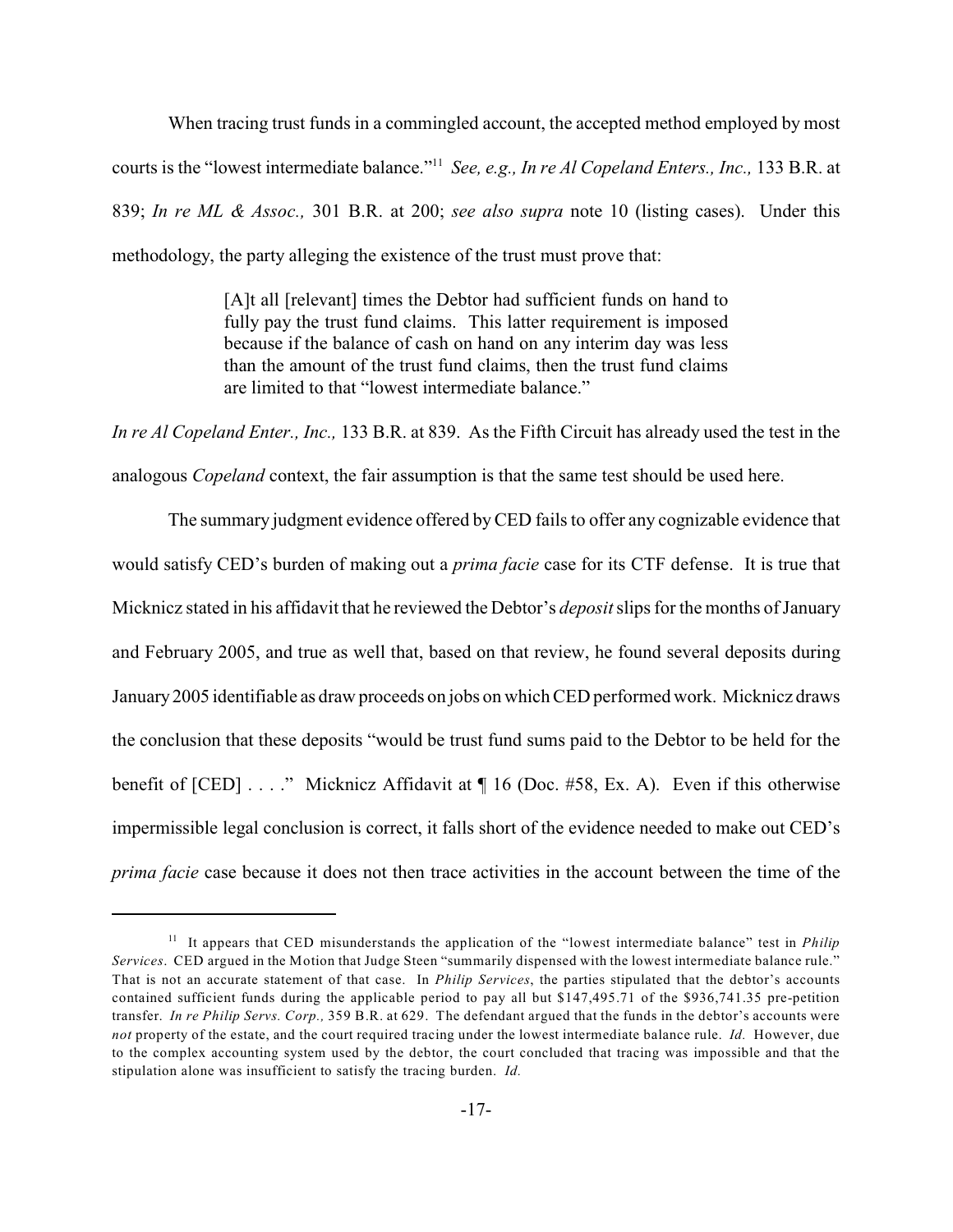deposits and the time of the payments made to CED drawn on this account. It is not possible to arrive at a "lowest intermediate balance" until the rest of these evidentiary pieces are supplied. CED's evidence falls well short of tracing. The same observation applies to the affidavit evidence regarding deposits in February 2005. Thus, a material issue of fact remains with regard to CED's CTF defense such that summary judgment on this defense must be denied.

## **2. Did the Transfers Enable CED to Receive More Than It Would Have Received in a Chapter 7 Liquidation Had the Transfers Not Been Made?**

CED also maintains that the Trustee's preference action must fail because the Trustee cannot prove the seventh element of a preference action — namely, whether the transfers enabled CED to receive more than it would have received in a chapter 7 liquidation had the transfers not been made. CED bases this contention on its view that, had the transfers not been made, those funds would have been impressed with a trust under the CTF. Moreover, argues CED, under *Al Copeland Enterprises*, these funds would not be property that the estate could administer, given that the estate would hold only legal title, and not equitable title, to the funds.<sup>12</sup> The Trustee counters that CED received payment on 81% of its total claims against the Debtor as a result of the transfers, while it would have received only five percent in a chapter 7 liquidation had the transfers not been made. This latter number is based on the Trustee's estimate of the likely distribution to unsecured creditors in this case. $13$ 

 $12$  Actually, CED's argument was less direct than this description, but the essential meaning of the argument is captured here.

 $13$  Technically, the trustee has misstated the first number. While it may be true that CED had additional unsecured claims remaining to be asserted against the estate as of the filing date, those claims on which it received payment were satisfied 100%, not 81%. A simple example demonstrates why this is so: An unsecured creditor is owed \$140,000. It is paid \$14,000 within 90 days before filing. Say that the chapter 7 estate pays 10 cents on the dollar. Then, *by definition,* the payment allowed the creditor to receive more than it would have received in chapter 7 had the transfer not been made. Here is the math, first **with the preference paid**:  $$14,000 + (10\% \times ($140,000 - $14,000)) =$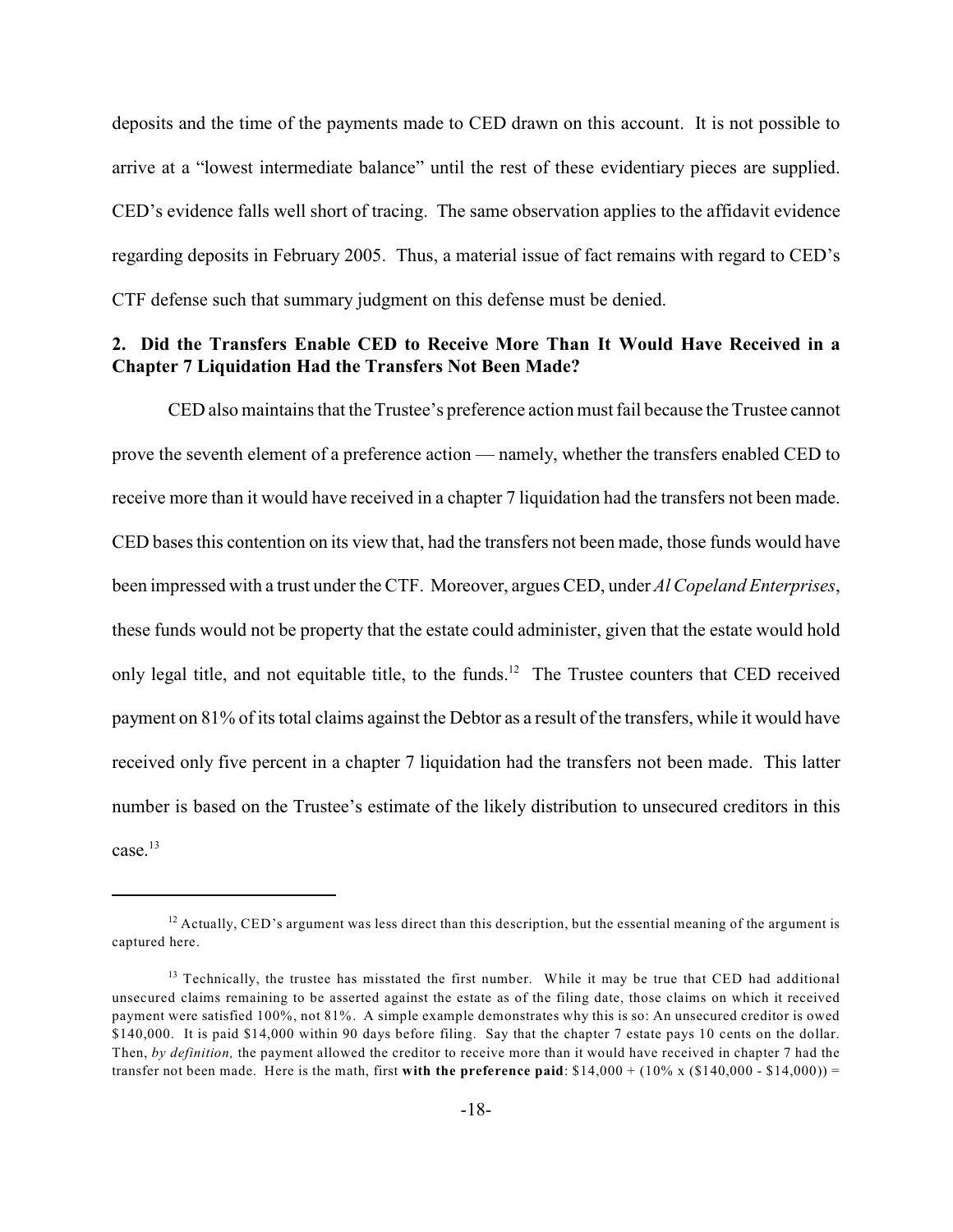Once again, CED's argument turns on whetherit can trace the funds held in the CTF statutory trust up to the bankruptcy petition date using a measure such as the lowest intermediate balance test. The summary judgment record falls short as it fails to trace activity in the operating account. Summary judgment in favor of CED on this element of the Trustee's case therefore must be denied.<sup>14</sup>

## **3. The Affirmative Defenses**

CED also argues that the summary judgment evidence is sufficient to establish that, as a matter of law, even if the transfers were preferential under section 547(b), they are subject to at least one of two affirmative defenses under section 547(c). CED of course bearsthe burden of proof with respect to affirmative defenses, and so must establish that there is no issue of material fact with respect to any of the elements of each of these affirmative defenses, and that, as a matter of law, the evidence establishes that the transfers in question fall within one or both of the affirmative defenses asserted. *See* 11 U.S.C. § 547(g). The Trustee, to avoid summary judgment, must either demonstrate that there remain material issues of fact with respect to at least one element of each defense, or in the alternative that, as a matter of law, the evidence presented does not establish that one or both of

<sup>\$14,000 + (10%</sup> x \$126,000) = \$14,000 + \$12,600 = **\$26,600 to the creditor**. Now, with the **preference** *not* **paid**: \$140,000 x 10% = **\$14,000 to the creditor**. *See* ELIZABETH WARREN & JAY WESTBROOK, THE LAW OF DEBTORS AND CREDITORS 491, Problem 23.1 (Aspen, 5th ed. 2005).

<sup>&</sup>lt;sup>14</sup> There is some loose language in the motion suggesting that CED would have been a "secured creditor" as of the date of the bankruptcy filing, but that argument misses the mark. CED's mechanic's lien filings (which arguably would not have been released if CED had not been paid — and that's the hypothetical posed by section 547(b)(5)) gave CED a security interest in the *owner's* property, not the *contractor's* property. It is the *contractor* who filed for bankruptcy relief. CED would thus not be a secured creditor as to the debtor's bankruptcy estate. What CED would receive in a chapter 7 distribution would thus not be altered. To be sure, CED would have a "secured guaranty" on the same debt against the owner, but that only assures that CED would get paid by *someone*. It would not alter the liquidation analysis in terms of what CED received from the estate, save in one respect – the estate would distribute *less* to CED were it to recover from the owner via its mechanic's lien, because the estate would be entitled to a credit for the payment by a third party. The estate would presumably then owe the amount of money paid to CED by the owner to the owner, under normal principals of subrogation, thereby substituting the owner for CED on the debt. *See* 11 U.S.C. § 509(a), (c).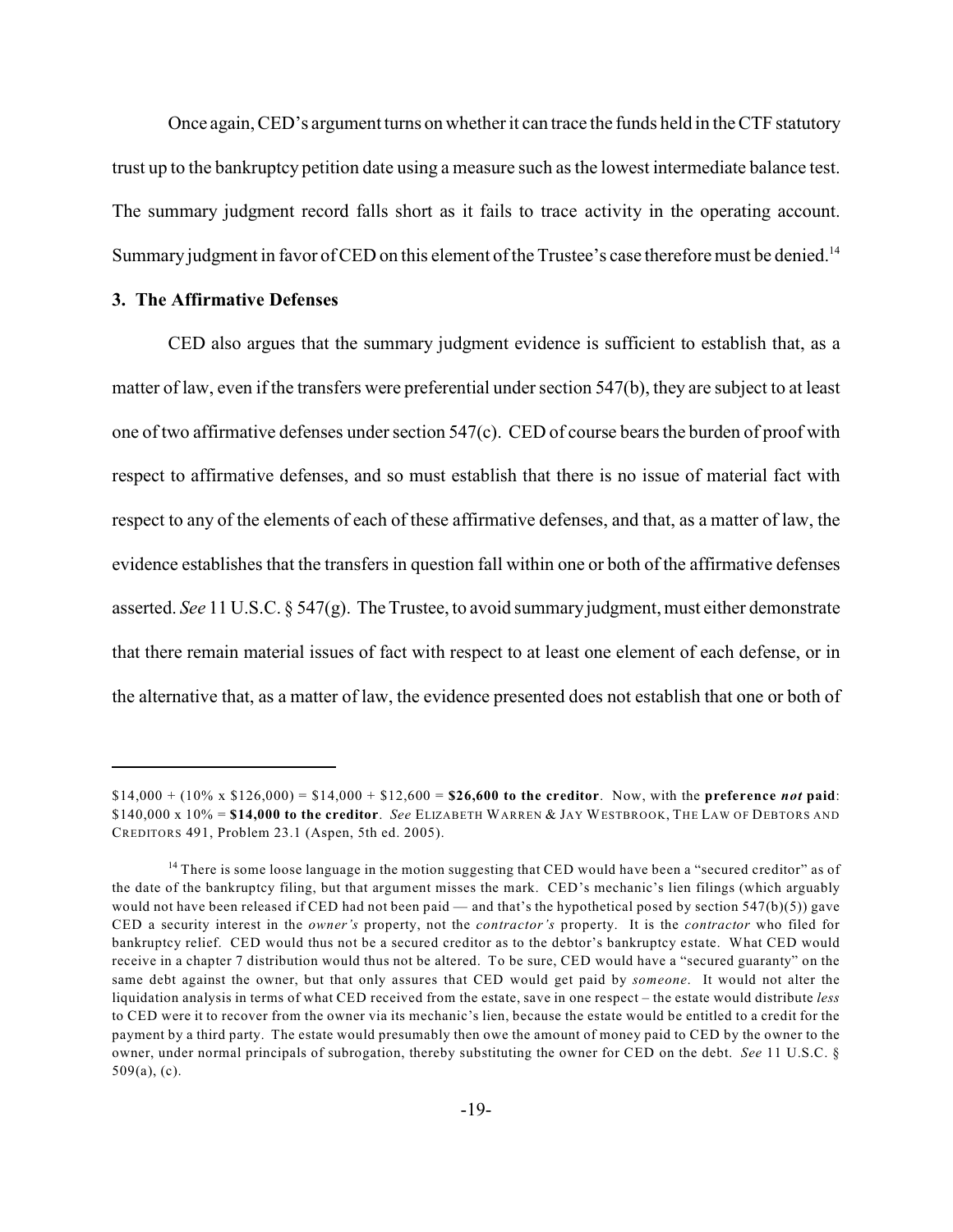the affirmative defenses apply.

The two affirmative defenses asserted by CED are contemporaneous exchange for new value, *see id.* § 547(c)(1), and transfer in the ordinary course of business, *see id.* § 547(c)(2). Each is discussed below.

## A. *Contemporaneous Exchange for New Value*

CED first asserts that the pre-petition transfers should count as contemporaneous exchanges for new value, consisting of CED's waiver or forbearance of its statutory lien rights. *See id.*  $\S$  547(c)(1). The contention will not work as a matter of law, however. First, to establish that a transfer is a contemporaneous exchange *for new value*, CED must prove that, by waiving its liens, the *Debtor* received something new that is of tangible value. *See Gulf Oil Corp. v. Fuel Oil Supply & Terminaling, Inc. (In re Fuel Oil Supply & Terminaling, Inc.)*, 837 F.2d 224, 230 (5th Cir. 1988). The lien releases that CED executed upon receipt of payment from the Debtor redounded to the benefit of the project *owner*, but not necessarily the Debtor. CED relies on *In re Philip Services Corp*. for the proposition that a waiver of construction liens in exchange for payment counts as new value, but the reliance is inapposite. *See In re Philip Servs. Corp.*, 359 B.R. at 632. In *Philip Services*, the subcontractor was required to release its lien against the project owner's property *before* the owner would release project funds to the debtor contractor, per the terms of a prior agreement between the project owner and the debtor contractor. *See id.* at 632. The court ruled that this agreement made any statutory lien asserted by a subcontractor a *de facto* lien on the debtor's accounts receivable. *Id.* at 633. The project funds due to the debtor-contractor in that case were over \$1 million, far exceeding the amount due to the subcontractor. *Id.* Thus, when the subcontractor released its statutory lien on the project owner's property (after receiving payment from the debtor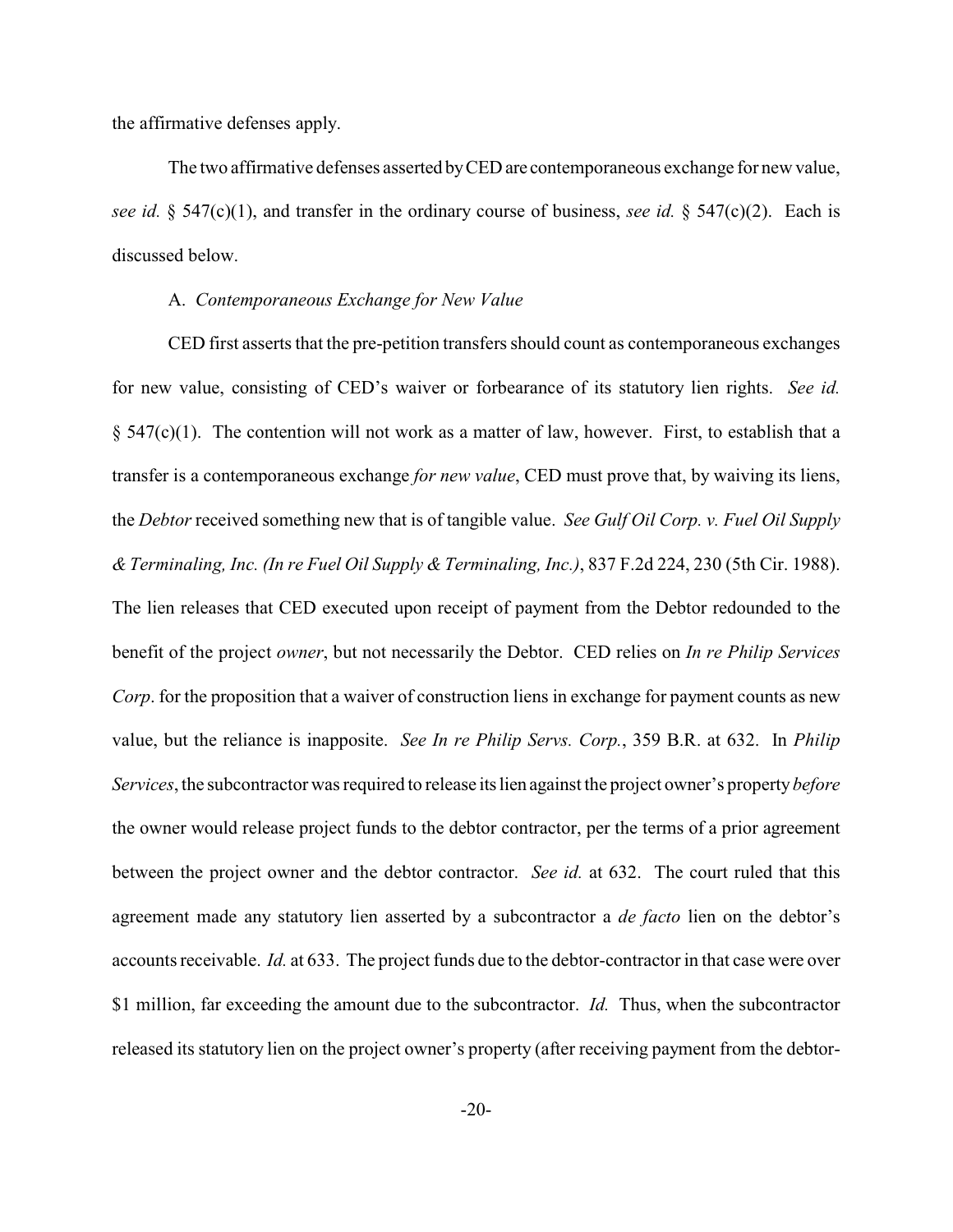contractor), the debtor-contractor immediately received over \$1 million from the property owner. That, said the court, was tangible "new value" within the meaning of section 547(c)(1) and *Fuel Oil Supply*.

Here, by contrast, CED's lien releases were executed *after* the project owner had *already* paid the Debtor. The lien releases did not "cause" the *Debtor* to receive any "new" value — or, at least, the summary judgment evidence does not demonstrate that any new value came to the Debtor as a result of the lien releases being executed. CED's own affidavits confirm that the Debtor received payment from project owners *before* the subcontractor liens were released.<sup>15</sup> There is no other evidence in the record to tie any tangible benefit received by the Debtor either to the Debtor's paying CED or to CED's releasing its liens as a result of that payment. Absent such a showing, summary judgment on this defense is inappropriate on this ground alone.

Summary judgment for this defense fails for another reason as well. CED failed to establish that the pre-petition transfers did not deplete the estate to the detriment of other unsecured creditors. *See In re Fuel Oil Supply*, 837 F.2d at 230. The only argument offered by CED to prove this element is that the funds were to be held in trust for the benefit of CED, such that the funds, had they not been paid, would not be distributed to other unsecured creditors anyway. This is a plausible argument. However, as already discussed *supra*, the argument requires a quantum of proof not present on this record — the establishment of a trust that remained *in esse* up to the date of filing. If CED cannot trace the alleged trust fund in the Debtor's operating account up to the petition date, the presumption is that all such trust funds were depleted, and all remaining monies in the account

 $<sup>15</sup>$  Perhaps CED wishes the court to presume that further disbursements from project owners would not have</sup> been forthcoming had the mechanics' liens not been released. That the court will not (and should not) do, however, especially at the summary judgment stage of this case.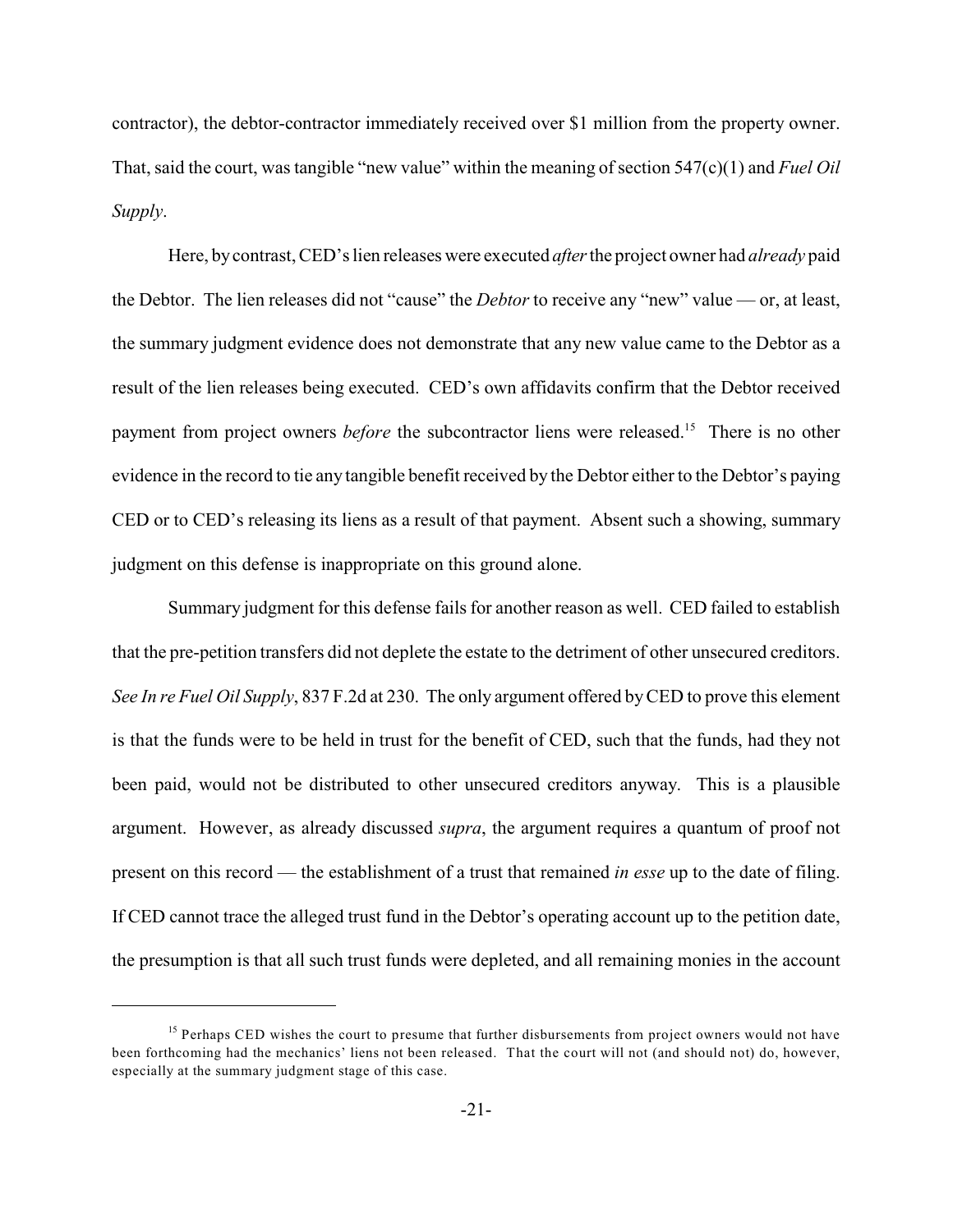would come into the estate, unencumbered by any trust. CED has not presented the court with the evidence needed to sustain that tracing burden. Once again, it may be that CED will be able to sustain this burden at trial. It has not, however, made the case as a matter of summary judgment.

Finally, CED has not established contemporaneity. The checks issued to CED were in payment of invoices generated months before, for services performed months before. The services rendered for which payment was made were certainly not contemporaneous new value. Even if the claim is that the "new value" in exchange for which payment was received was the release of liens on the owners' property (and the court has already discussed *supra* the problems with this argument), the summary judgment record only contains the conclusory statement of Micknicz that lien releases were "promptly" executed when payment was received. Copies of the lien releases reflecting their date of execution were not included in this summary judgment record. As the question whether payment is "contemporaneous" is fact sensitive, and the burden of proof lies with CED to establish that there are no issues of material fact with respect to the elements of its affirmative defense, the lack of specificity is fatal to the request for summary judgment. Were the releases executed and delivered the same day? A few days later? When were they recorded? All of these fact issues remain unresolved — and unanswered by this summary judgment record. *See Martin*, 353 F.3d at 412. Summary judgment is therefore denied as to CED's affirmative defense under section  $547(c)(1)$ .

#### B. *Ordinary Course of Business*

CED also asserts that the pre-petition payments it received are protected from recovery by section  $547(c)(2)$  — the "ordinary course of business" exception. In support of this argument, CED offers evidence of the customary business practice in the contracting industry. *See* Wahne Affidavit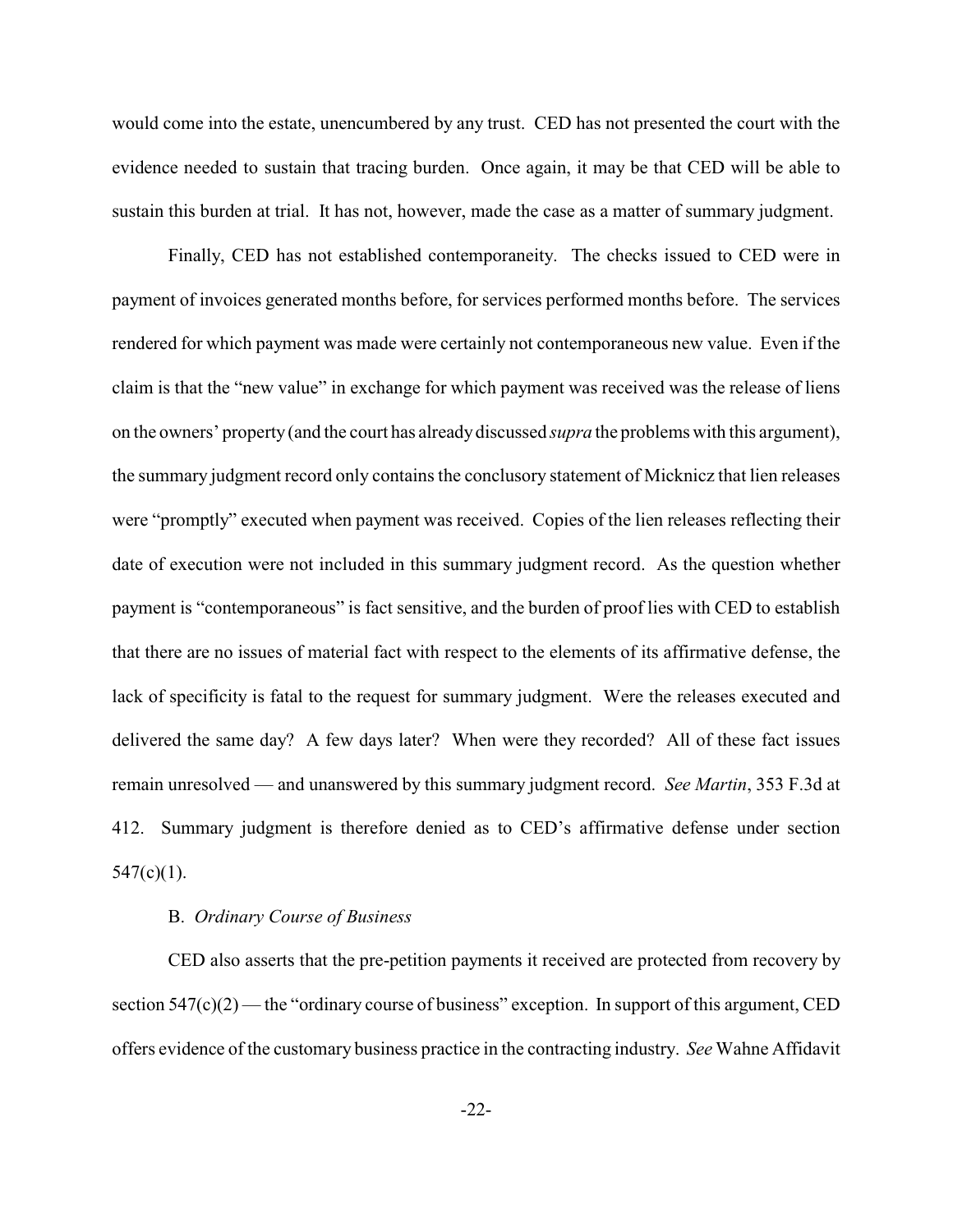(Doc. #58, Ex. C). The Trustee responds that the evidence merely establishes customary practices and does not prove the actual relationship between CED and the Debtor. Because CED offers no specific evidence, the Trustee argues that a genuine issue of material fact exists regarding CED's actual business practices. The court agrees.<sup>16</sup>

CED offers as evidence only Micknicz's general allegation that CED followed regular and customary business practices in its dealings with the Debtor. *See* Micknicz Affidavit (Doc. #58, Ex. A). CED fails to allege or present any specific facts regarding the actual ordinary course business dealings between CED and the Debtor. In addition to the general allegation that CED followed customary practices, Micknicz offers the conclusory observation that the transfers were executed in the ordinary course of dealing between CED and the Debtors. But legal conclusions are not sufficient as evidence to sustain CED's burden for this affirmative defense. See *Hancey,* 925 F.2d at 97 (citing *Fentenot,* 780 F.2d at 1195-96). Lacking is any specific evidence of CED's or the Debtor's regular business practices or procedures. Based on the evidence provided in the motion, the court cannot conclude as a matter of law that these pre-petition transfers fall within the ordinary course exception of section 547(c)(2). Summary judgment in favor of CED on this ground, therefore, must be denied.

#### C. *Section 547(c)(6)*

The final ground for summary judgment asserted by CED in the Motion is that "[t]he

<sup>&</sup>lt;sup>16</sup> This is a pre-BAPCPA case. Section 547(c)(2) was amended by BAPCPA to permit the ordinary course defense to be established by proof of *either* customary business practices in the relevant industry *or* the ordinary business practices of this particular debtor and creditor. Prior to this amendment, however, the affirmative defense requires the defendant to prove *both* of these elements. *See Gulf City Seafoods, Inc. v. Ludwig Shrimp Co. (In the Matter of Gulf City Seafoods, Inc.),* 296 F.3d 363, 367 (5th Cir. 2002) ("In sum, the creditor must show that as between it and the debtor, the debt was *both incurred and paid* in the ordinary course of their business dealings *and that* the transfer of the debtor's funds to the creditor was made in an arrangement that conforms with ordinary business terms — a determination that turns the focus away from the parties to the practices followed in the industry.") (emphasis added).